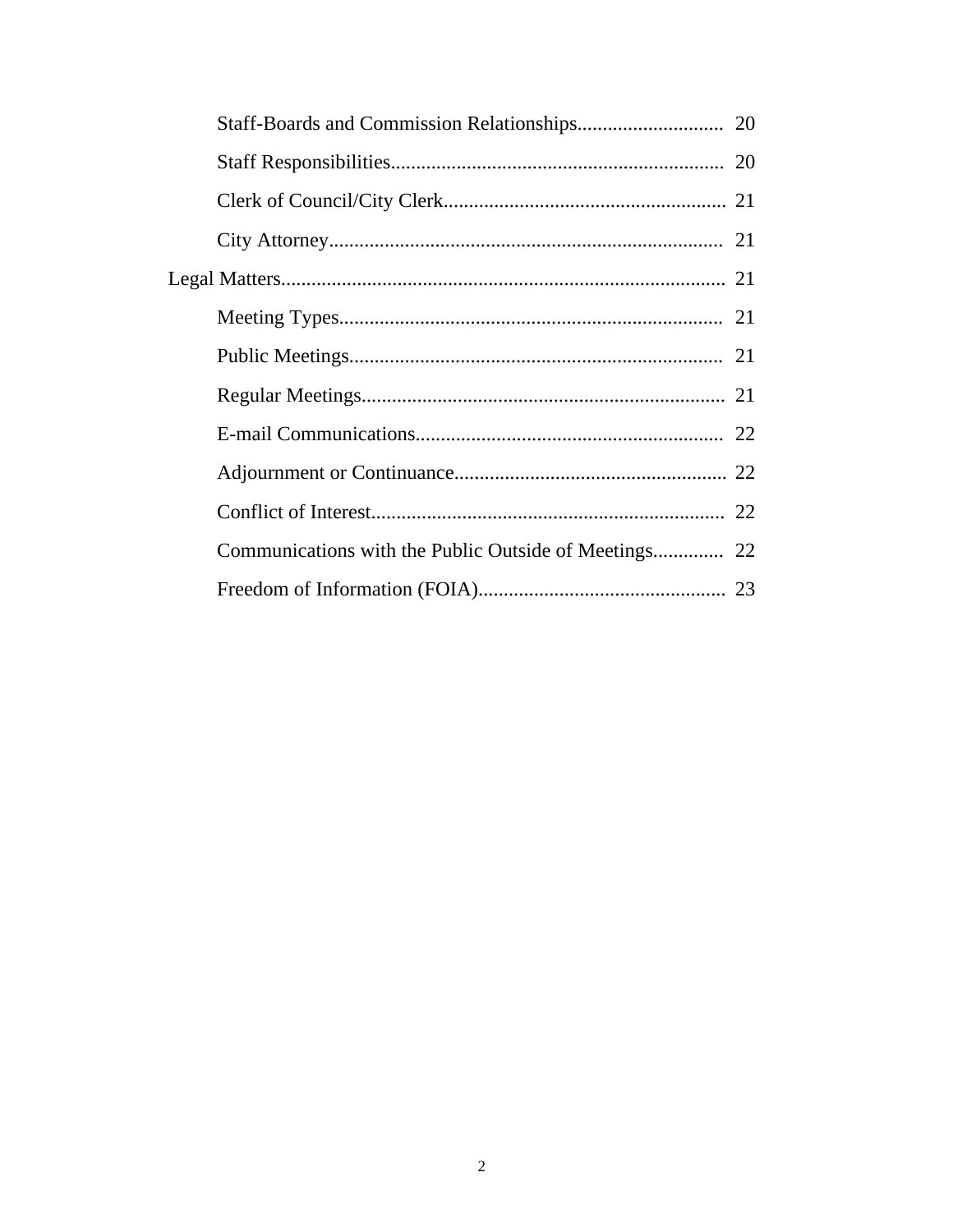## **Welcome and Orientation**

Welcome and thank you for your interest in serving as a member of a City of Waynesboro advisory body. City Boards and Commissions play an important role in City governance by assisting the City Council in addressing specific issues in detail, lending professional expertise, facilitating community decision-making, and serving as a primary conduit between citizens, City staff and departments, and the City Council.

The City of Waynesboro has a variety of Boards and Commissions, each with distinct responsibilities. As a new advisory body member, you should familiarize yourself with the documents governing your particular body: these may include City ordinances, City Council resolutions, advisory body bylaws, relevant element(s) of the Comprehensive Plan, and other documents, all available from your staff liaison. Review of these documents will help you get a sense of what your responsibilities are and what they are not.

This Handbook is designed to serve as a reference for the basic protocols that apply generally to all City Boards and Commissions. Orientation is necessarily an active process. As a new member you may want to meet with the Chair of your advisory body to get a better sense of your role and the business of the body. Along with familiarizing yourself with your advisory body's foundational responsibilities and goals, you may want to review agendas and minutes from recent meetings to see what current issues have been under consideration.

Learning your role and developing an effective voice takes time and familiarity. We hope this handbook will assist you towards a satisfying and productive experience. Your participation is deeply appreciated by all around you—by the City Council, by City department staff, and by your community.

Julia Bortle, Clerk of Council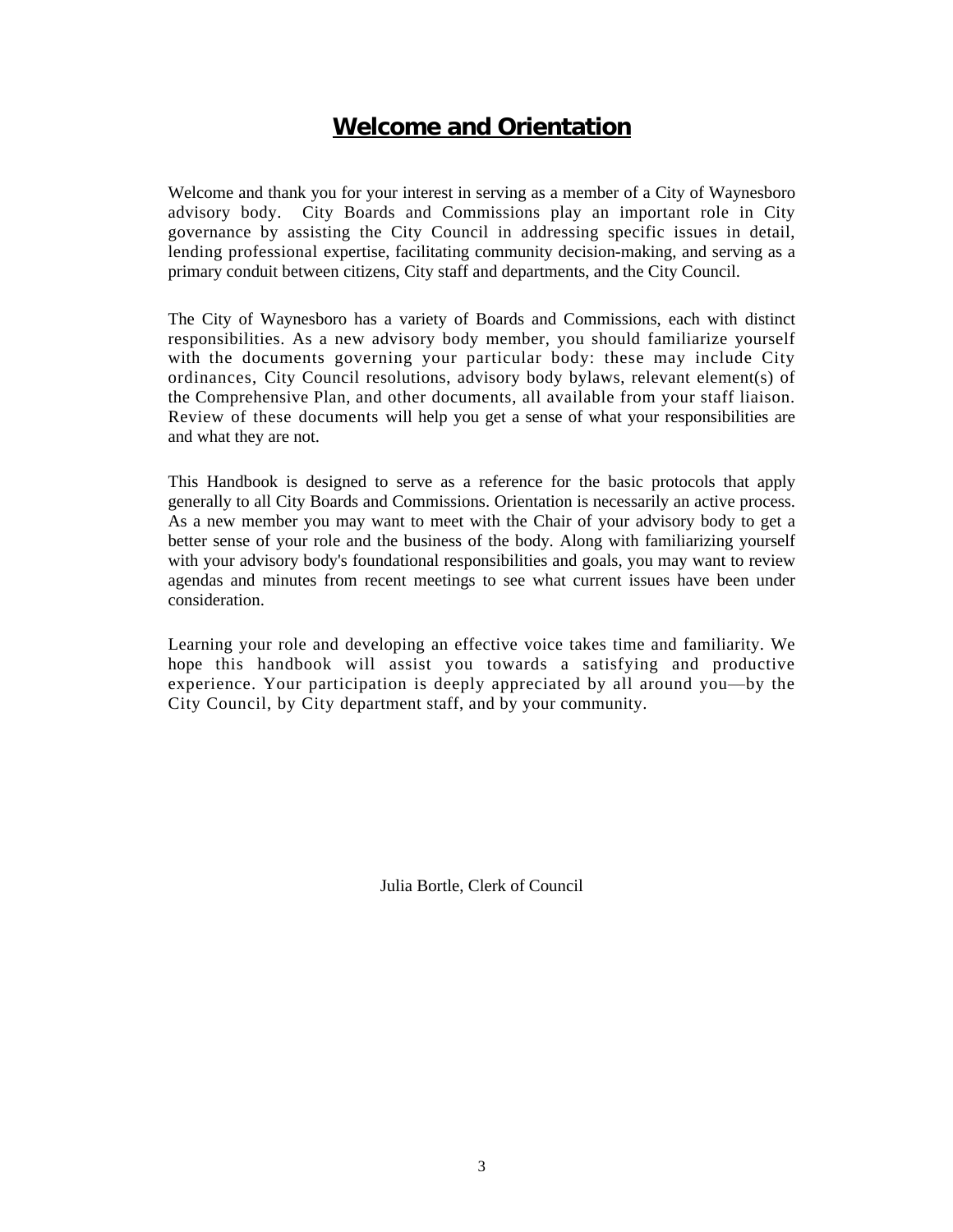# **REPRESENTATIVES AND SERVICE TERMS**

| <b>BOARD/COMMISSION</b>                                                                             | REPRESENTATIVE(S)                                                                                                                  | OPPOR-<br><b>TUNITY</b><br><b>FOR</b><br><b>RESIDENTS</b> | YEARS PER TERM<br>(ALL TERMS SERVE<br>UP TO 2.5 TERMS<br><b>UNLESS OTHERWISE</b><br>NOTED) |
|-----------------------------------------------------------------------------------------------------|------------------------------------------------------------------------------------------------------------------------------------|-----------------------------------------------------------|--------------------------------------------------------------------------------------------|
| <b>Airport Commission</b>                                                                           | 1                                                                                                                                  | 1                                                         | 3 Years (unlimited)                                                                        |
| <b>Blue Ridge Community College Board</b>                                                           | $11$ (2 from W'boro)                                                                                                               | $\overline{2}$                                            | 4 Years                                                                                    |
| <b>Blue Ridge Criminal Justice Board</b>                                                            | $6$ (as noted in Board description)                                                                                                | N/A                                                       | Open-Ended                                                                                 |
| Building Code Appeals, Board of                                                                     | 5 (Registered professionals in<br>architecture, structural engineering,<br>mechanical or plumbing, electrical,<br>fire protection) | 5 (as stated)                                             | 4 Years                                                                                    |
| CAP-SAW                                                                                             | $4$ (1 Gov't, 2 business, 1 rep of<br>poor)                                                                                        | 3 (as stated)                                             | 4 Years                                                                                    |
| Central Shenandoah Valley District                                                                  | $2(1 \text{ Gov't}, 1 \text{ Rep})$                                                                                                | 1 (as stated)                                             | 3 Years (unlimited)                                                                        |
| <b>Planning Commission</b>                                                                          |                                                                                                                                    |                                                           |                                                                                            |
| <b>Cultural Commission</b>                                                                          | 7                                                                                                                                  | 7                                                         | 4 Years                                                                                    |
| <b>Economic Development Authority Board</b>                                                         | $\overline{7}$                                                                                                                     |                                                           | 4 Years                                                                                    |
| Disability and Aging Board for                                                                      | 9                                                                                                                                  | 9                                                         | 4 Years                                                                                    |
| Independence                                                                                        |                                                                                                                                    |                                                           |                                                                                            |
| <b>Emergency Medical Services Council</b>                                                           | 1 (Staff)                                                                                                                          | N/A                                                       | 3 Years (Unlimited)                                                                        |
| Equalization, Board of (all appointed by Circuit<br>Court)(may receive compensation set by Council) | 3                                                                                                                                  | N/A                                                       | 3 Years (unlimited)                                                                        |
| <b>Historical Commission</b>                                                                        | 9                                                                                                                                  | 9                                                         | 4 Years                                                                                    |
| Housing Rehabilitation Advisory Board                                                               | 6 (all staff)                                                                                                                      | N/A                                                       | 2 Years (ends 2011)                                                                        |
| <b>Library Board</b>                                                                                | 5                                                                                                                                  | 5                                                         | 4 Years                                                                                    |
| <b>Local Emergency Planning Committee</b>                                                           | 7 (Local officials)                                                                                                                | N/A                                                       | Open-Ended                                                                                 |
| <b>Parks and Recreation Commission</b>                                                              | $6 + 1$ Council member                                                                                                             | 6                                                         | 4 Years                                                                                    |
| <b>Planning Commission</b>                                                                          | $6 + 1$ Council Member                                                                                                             | 6                                                         | 4 Years<br>(2 Years for Council Rep)                                                       |
| Redevelopment & Housing Authority                                                                   | 9                                                                                                                                  | 9                                                         | 4 Years (Unlimited)                                                                        |
| Shenandoah Valley Partnership                                                                       | 26 (1 Public per Locality)                                                                                                         | $\boldsymbol{0}$                                          | 3 Years (1 reappoint)                                                                      |
| Shenandoah Valley Workforce<br>Development                                                          | Private Business Person                                                                                                            | $\mathbf{1}$                                              | 4 Years (Unlimited)                                                                        |
| <b>Social Services Advisory Board</b>                                                               | 6                                                                                                                                  | $\overline{2}$                                            | 4 Years                                                                                    |
| <b>Transportation Safety Commission</b>                                                             | 5                                                                                                                                  | 5                                                         | 4 Years                                                                                    |
| <b>Valley Community Services Board (Mental</b>                                                      | $16$ ( $>=$ 2 Gov't Reps)                                                                                                          | 5                                                         | 3 Years                                                                                    |
| Health)<br>Valley Program for Aging Services Council                                                | 4 (Gov't Reps)                                                                                                                     | N/A                                                       | Open-Ended (Unlimited)                                                                     |
| Virginia Alcohol Safety Action Program                                                              |                                                                                                                                    |                                                           |                                                                                            |
| (VASAP)                                                                                             | 1 (City Mgr)                                                                                                                       | N/A                                                       | 3 Years (unlimited)                                                                        |
| <b>Youth Commission</b>                                                                             | 15 (5 from Waynesboro) +<br>1 Youth Member                                                                                         | 5<br>1                                                    | 3 Years (3 term limit)<br>1 Year (Youth Member)                                            |
| Zoning Appeals, Board of (appointed by Circuit<br>Court)                                            | 5                                                                                                                                  | $\mathfrak{S}$                                            | 5 Years (Unlimited)                                                                        |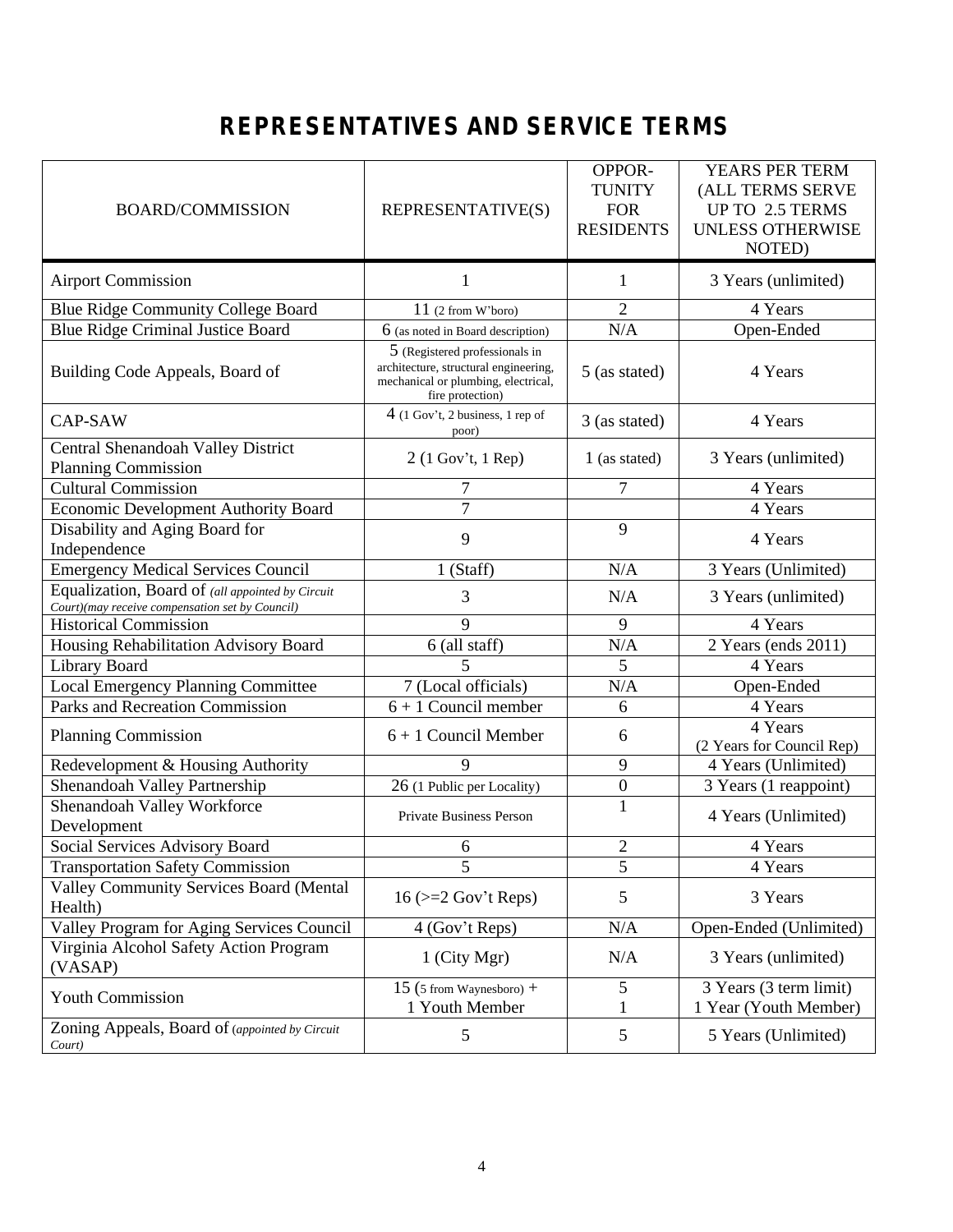## **Boards and Commissions**

## **Regional:**

• **Airport Commission** – Waynesboro joined the Airport Commission in January 1958. Consisting of representatives from Augusta and Rockingham Counties, Harrisonburg, Staunton and Waynesboro Cities, their goal is to provide an excellent facility for the aviation community and traveling public by maintaining the existing Airport facilities while continuing the expansion that has been undertaken over the past several years, including air carrier and transient aircraft apron rehabilitation design and construction, and to acquire aviation easements.

Meetings: Third Wednesday of each month, 7:30 pm – Airport Admin Conf. Room.

 **Bicycle Advisory Committee** – On January 12, 2004, the Council nominated two citizens to serve on a Bicycling Advisory Committee who were charged with preparing a regional bicycling plan. VDOT will allocate resources for on-road bicycle facilities only if a bicycle plan is adopted by the local jurisdictions.

Meetings: Monthly at the Central Shenandoah Valley Planning District Offices.

 **Blue Ridge Community College Board** – The Board shall act in an advisory capacity to the State Board for Community Colleges and shall perform such duties with respect to the operation of a community college as may be delegated to it by the State Board for Community Colleges. A College Board is responsible for assuring that the community college is responsive to the needs existing within its service region within the statewide policies, procedures and regulations of the State Board for Community Colleges. The College Board shall serve as channels of communication between the State Board for Community Colleges and the governing bodies of the local political subdivisions; submit recommendations to the State Board for Community colleges for a name for the community college and each campus for a multi-campus college; provide recommendations to the State Board for Community Colleges on the development of the site plan and on the design and construction of facilities; participate in the selection, evaluation and removal of the president of the community college; participate in the development and evaluation of a program of community college education; elicit community participation in program planning and development; review all new curricular proposals for the community college and recommend those proposals; oversee development and evaluation of a community service programs.

Meetings: Second Wednesday of January, March, May, September and November (July optional) - 6:30 P.M. Administrative Conference Room, B.R.C.C., Weyers Cave, VA

 **Blue Ridge Criminal Justice Board -** Membership must consist of: one member of each governing body or a city or county manager, county administrator or executive, or assistant or deputy appointed by the governing body., a judge of the general district court; a circuit court judge; a juvenile and domestic relations district court judge, a chief magistrate, one chief of police or the sheriff, an attorney for the Commonwealth, a public defender, or an attorney who is experience din the defense of criminal matters; a sheriff or regional jail administrator, a local eductor, and a community services board administrator.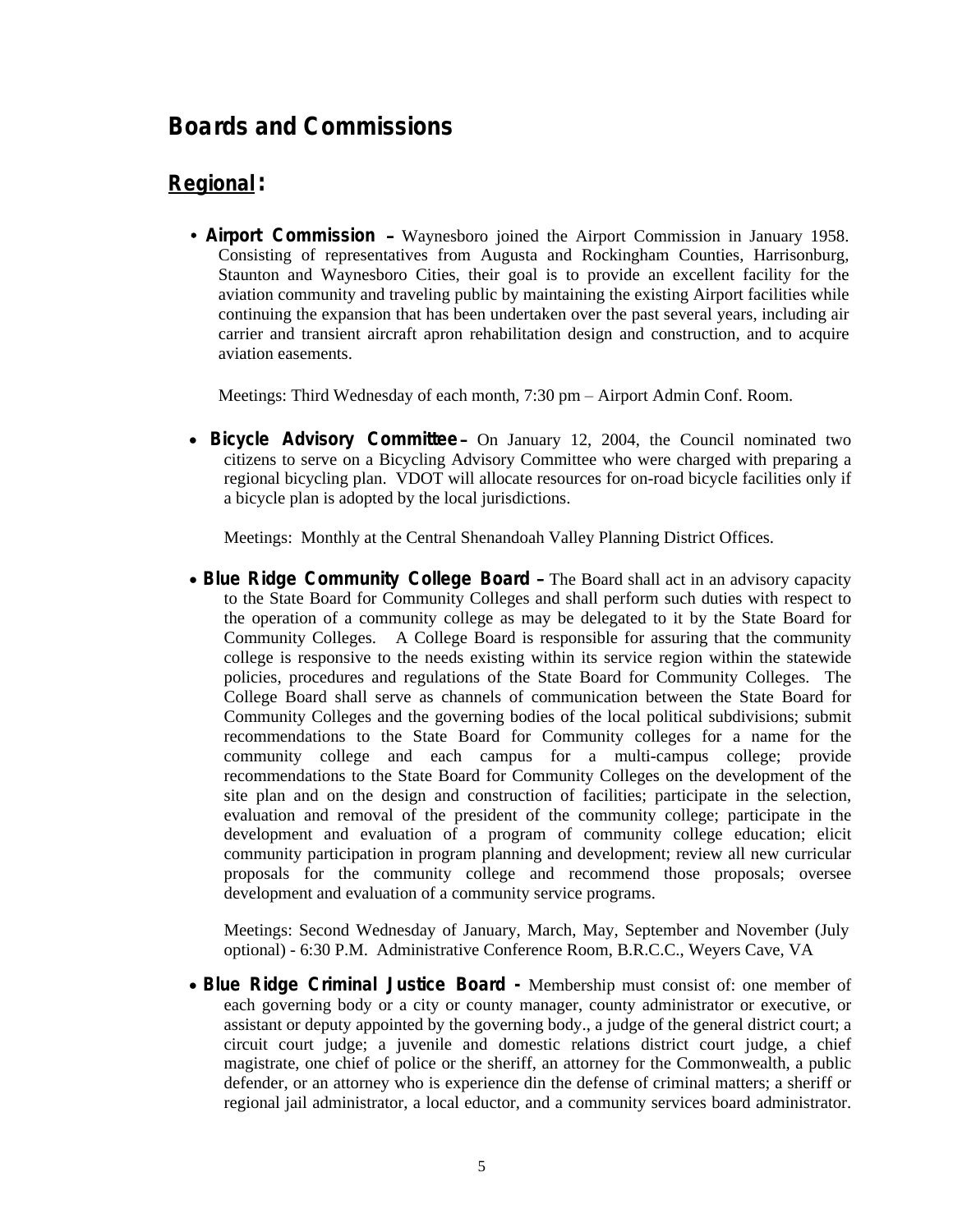August 14, 2000, Waynesboro City Council passed a resolution joining the Blue Ridge Criminal Justice Board. CCJBs have functioned as major policy and advisory boards for local criminal justice systems. Also included, advising on the development and operation of local pretrial services and local probation programs; developing, overseeing and amending the community-based corrections plan (for jail project construction reimbursement) and the criminal justice plan; reviewing the submission of all criminal justice grants, regardless of the source of funding; facilitating local government and flexibility in responding to local crime.

Meetings: held in the Caucus Room of Staunton City Hall at 4:00 p.m. on the third Tuesday of February, May, August and November.

 **Community Action Partnership of Staunton , Augusta, and Waynesboro (CAP-SAW) Board of Directors** – Officially designed by a Memorandum of Understanding dated May 15, 2009, CAP-SAW is a public government organization that provides funding and support to area agencies and programs with the primary goal of assisting low-income families and individuals to attain the skills and resources necessary to escape the bonds of poverty and become self-reliant. The Board is comprised of fifteen (15) members in the categories of "Local Government (one Waynesboro member)," "Local Business" (two Waynesboro members), and "Representatives of the Poor" (one Waynesboro member).

Meetings: No official schedule arranged as of June, 2009.

- **Coordinated Area Transportation System (CATS) Board of Directors** The purpose of CATS is to operate transportation programs which are available to persons with disabilities, senior citizens, disadvantaged persons and others with special needs in Waynesboro, Staunton, Augusta County, and Highland County, and to make those persons aware of such programs. CATS also provides transportation to the general public through the WAYNESBORO CONNECTOR, a fixed-route deviated bus transportation system in the City. The CATS Board holds its regular meeting on the third Wednesday of each month at 11:00 a.m.
- **Central Shenandoah Planning District Commission (CSPDC) -** The Central Shenandoah Planning District Commission (CSPDC) was created pursuant to the Virginia Area Development Act. By law, it is considered to be a subdivision of local government. It provides regional and sub-regional planning and technical support services to its ten members, five cities and five counties, eleven towns and many public agencies within its boundary. Its vision is to be a recognized and respected leader in regional and local planning issues by providing support to the local governments of the Central Shenandoah Valley Region. Its mission is to help communities and agencies work together by providing high quality planning technical assistance and facilitation services that addresses local, regional and state needs in an innovative, timely and cooperative manner.

CSPDC's member localities are the cities of Buena Vista, Harrisonburg, Lexington, Staunton and Waynesboro and the counties of Augusta, Bath, Highland, Rockbridge and Rockingham.

Meetings: The meetings are held every other month usually on the third Monday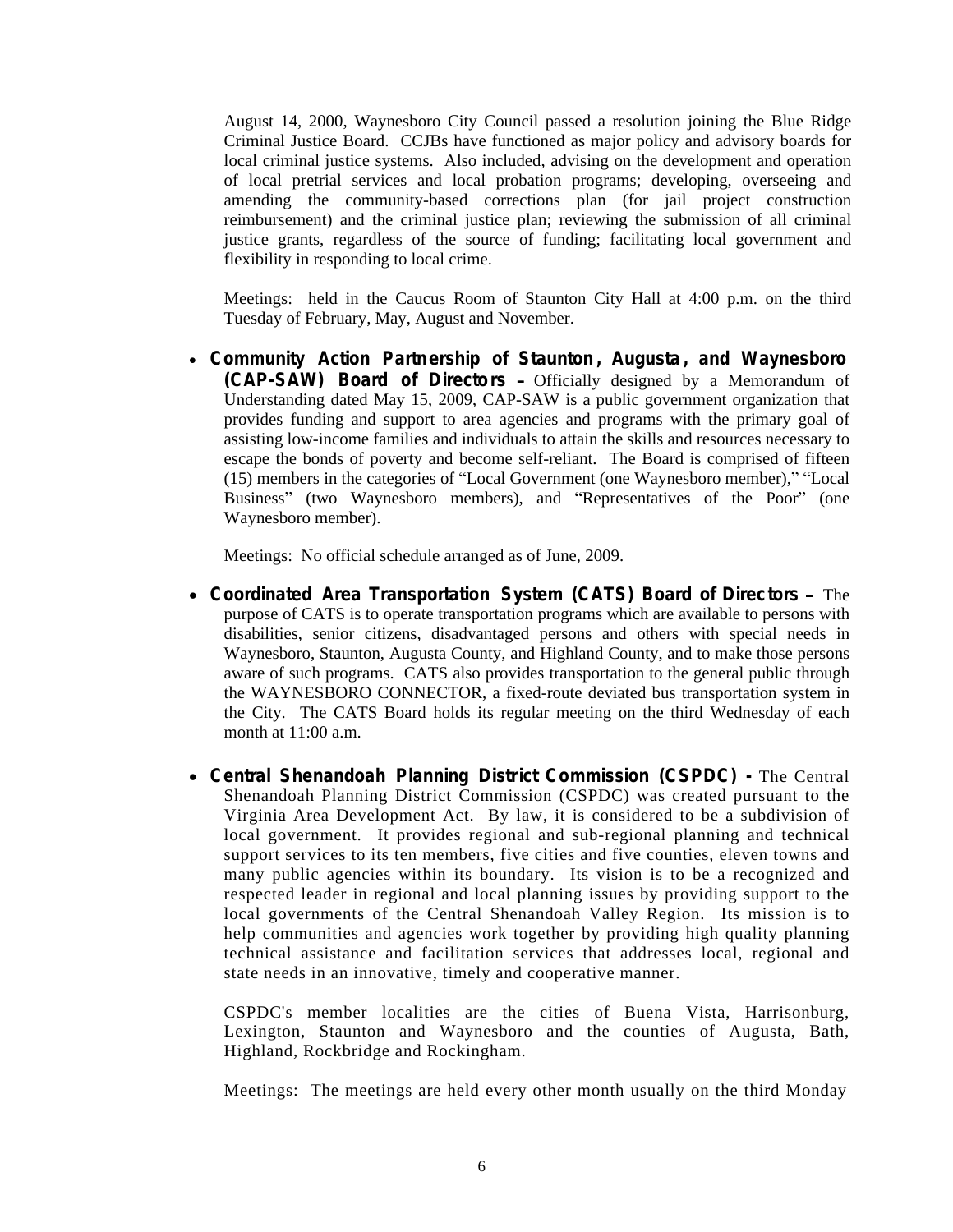except for February and.- 7:00 P.M. - 112 MacTanly Place, Staunton, VA

 **Emergency Medical Services (EMS) Council -** The Central Shenandoah EMS Council is a non-profit 501c3 organization that serves on a regional basis the City's and County's within Planning District 6 (Augusta, Rockingham, Rockbridge, Highland, Bath, Buena Vista, Lexington, Staunton, Waynesboro, and Harrisonburg). The board is made up of every licensed EMS agency in the region plus every hospital and every local government. The EMS Council provides EMS training and continuing education to both career and volunteer agencies as well as various planning and coordination programs.

Meet on the fourth Wednesday of every quarter January, April, July, and October at 7 PM at their offices on West Beverly Street in Staunton.

 **Local Emergency Planning Committee** – In 1986, Congress passed the Superfund Amendments and Reauthorization Act (SARA) of 1986. Title III of this legislation requires that each community establish a Local Emergency Planning Committee (LEPC) to be responsible for developing an emergency plan for preparing for and responding to chemical emergencies in that community. This emergency plan must include the following: an identification of local facilities and transportation routes where hazardous material are present; the procedures for immediate response in case of an accident (this must include a community-wide evacuation plan); a plan for notifying the community that an incident has occurred; the names of response coordinators at local facilities; and a plan for conducting exercises to test the plan. The plan is reviewed by the State Emergency Response Commission (SERC) and publicized throughout the community. The LEPC is required to review, test, and update the plan each year.

Meetings: The committee is required to meet quarterly, on the second Wednesday of the last month of the quarter (March, June, September and December) at 3:00 p.m., at the Augusta County Government Center.

 **Shenandoah Valley Partnership Board of Directors -** The SVP is a public/private partnership providing marketing and business assistance for the Shenandoah Valley region. Through regional cooperation the SVP brings together business, government, and education leaders to promote new investment, strengthen existing business, and guide labor force development to ensure a healthy economic future for the region. The Business Plan includes development and maintenance of an independent and viable organization guided by the SVP Board of Directors, provides the region with a high quality regional economic development marketing campaign, and identifies strategic initiatives as identified by the Shenandoah Summit which can be impacted by SVP activities. It consists of the Counties of Highland, Page, Augusta, Rockbridge, Rockingham, and Shenandoah, and the Cities of Waynesboro, Staunton, Buena Vista, Harrisonburg, and Lexington. The Board has one representative from each of the eleven member local governments that are served. There is a public representative from the Central Shenandoah Planning District Commission and a public representative from JMU, the host organization. There are 13 private sector seats to match the 13 public sector seats. According to the SVP bylaws, each member local government gets one public board appointment. The SVP board makes the private sector appointments. The board does seek to achieve private sector board representation from each member locality taking into consideration industry sector representation. The SVP Board may ask the public board representative for recommendations for private seats.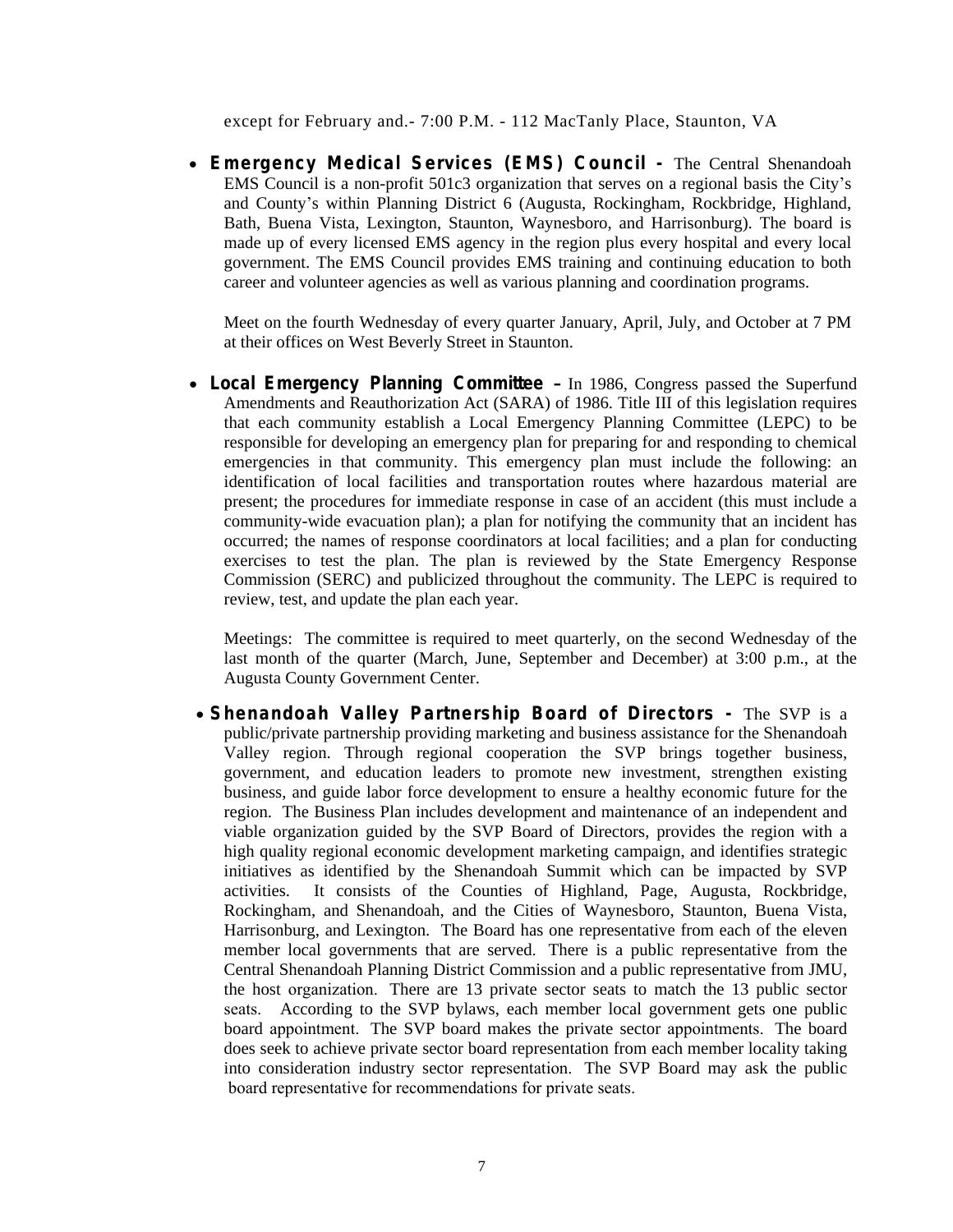Meetings: The Shenandoah Valley Partnership meets the fourth Friday of January, April, July and October – 10:00 a.m. at the Community Care Facility at AMC, but changes depending on room availability.

- **Shenandoah Valley Social Services Administrative and Advisory Board -** Responsibility for administrative matters is vested in the Director of Social Services. The Director reports to the county Administrator, the Waynesboro City Manager and the Staunton City Manager, and receives input from the Advisory Board on policy and program matters. Each of the three localities will appoint a representative to serve on the DSS Advisory Board. The purpose of the Board is to interest itself in all matters pertaining to the public assistance and social services needed by the people of the political subdivision or subdivisions served by the local department; to monitor the formulation and implementation of public assistance and social services programs by the local department and provide guidance on programmatic issues of relevance to the customers the department serves. The Advisory Board is comprised of two members appointed by each participating locality, Staunton, Augusta County, Waynesboro. All members serve four year terms. Meetings are scheduled at the Verona office and meeting times are determined annually by participating board members.
	- **Shenandoah Valley Workforce Development Board (Formerly the Shenandoah Valley Workforce Investment Board and Shenandoah Valley Private Industry Council)** – The Shenandoah Valley Workforce Development Board is a private, non-profit organization providing funds for employmenttraining and placement services under the federal Workforce Innovation and Opportunity Act (WIOA). The board plans and oversees a network of WIOA programs serving the residents of the central Shenandoah Valley (Augusta, Bath, Buena Vista, Clarke, Frederick, Harrisonburg, Highland, Lexington, Page, Rockbridge, Rockingham, Shenandoah, Staunton, Warren, Waynesboro, and Winchester) to equip job seekers with the necessary skills and education to successfully compete in the job market. Services are provided through a unique partnership involving business, labor, education, government and the community. There are 39 members on the board.
- **Valley Community Services Board** The purpose of this Board shall be to act as a direct agent of the Cities of Staunton and Waynesboro and the Counties of Augusta and Highland, in the establishment and operation of community mental health, intellectual disabilities, and substance abuse programs as provided for in Title §37.2-500, Chapter 5, §37.2-501 through §37.2- 512, Code of Virginia (2005) as amended. The core of program services to be provided by the Board shall include emergency services, case management services subject to such funds as may be appropriated therefore, and may include a comprehensive system of inpatient, outpatient, day support residential, prevention, early intervention, and other appropriate mental health, intellectual disabilities and substance abuse services necessary to provide individualized services and supports to persons with mental illnesses, intellectual disabilities, or alcohol or drug abuse problems or dependence.

Meetings: Last Wed. of each month, 7:00 P.M., 86 Sangers Lane, Staunton.

 **Virginia Alcohol Safety Action Program (VASAP) Board of Directors –**It is a public body with all powers and duties granted to it by the laws of Virginia and is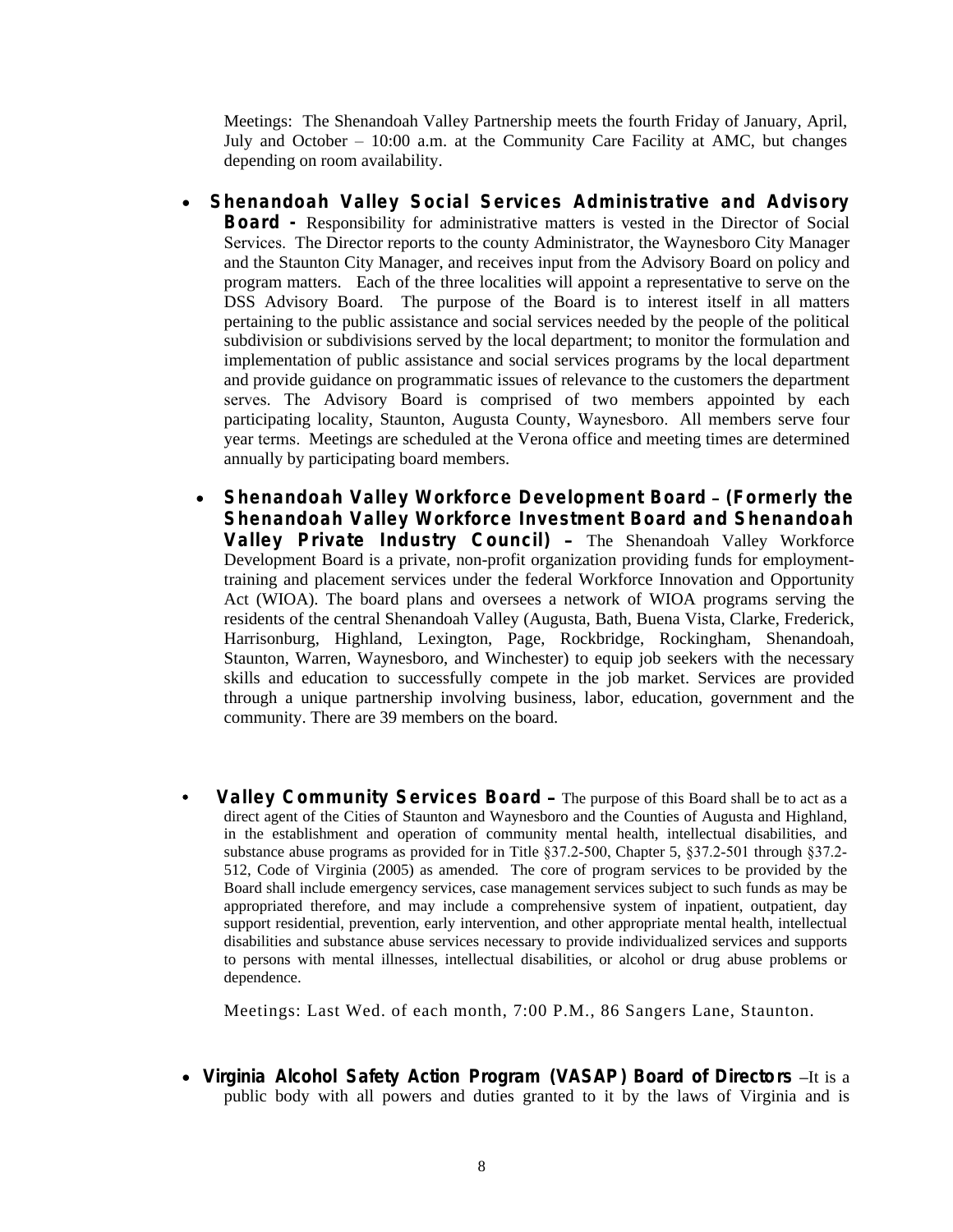responsible to the State Commission on VASAP for adherence to and compliance with all State-wide regulations. Valley ASAP, an arm of the court, is a tool for use by the courts in the administration of justice for individuals convicted of driving under the influence of alcohol and other drugs. It provides the court with background information on the probationer. It is responsible for supervising and monitoring the probationer in accordance with the conditions under which each probationer is allowed to participate in the program. Valley ASAP, as a integral part of the criminal justice system of the Commonwealth of Virginia, is designed to improve highway safety by decreasing the incidence of driving under the influence of alcohol and other drugs, through the application of six countermeasures: enforcement, judicial, case management, education/treatment, public education and prevention, and evaluations.

Meetings: Second Tuesday of odd months except July (January, March, May, September, November) at 8:30 a.m. at VASAP Conference Room, 240 N Central Avenue, Holiday Court, Suite B, Staunton.

- **Valley Program For Aging Services** Play a key leadership role in advocating for, establishing, and sustaining communities beneficial to older persons and adults with disabilities and their families. Actively participate in providing services needed by these individuals, including coordinated and accessible healthcare; maximum independent living and affordable housing options; support to family caregivers; transportation; and opportunities for vibrant engagement in life, active citizenship, and enhanced quality of life.
- **Youth Commission-** The Regional Youth Commission is comprised of 15 members, 5 representing each locality. One representative from each locality is a youth. This commission provides citizen input to the Director and staff of the Office on Youth concerning issues such as youth programming, funding, and community trends. The Commissioners serve as youth advocates and ambassadors for the OOY, and are dedicated to ensuring the provision of comprehensive youth development services in our region. This Commission meets bi-monthly and acts in an advisory capacity to the Office on Youth, The commission recommends general policies involving programming for youth and families; foster involvement of youth in their community, and evaluates and seek solutions to problems, activities and concerns.

Meetings: Third Wednesday, every other month at 5:30. – United Way Office, 29 Idlewood Blvd, Fishersville.

### **Local Non-Profits, Court Appointed, Independent Authorities or Duties defined by the Code of VA**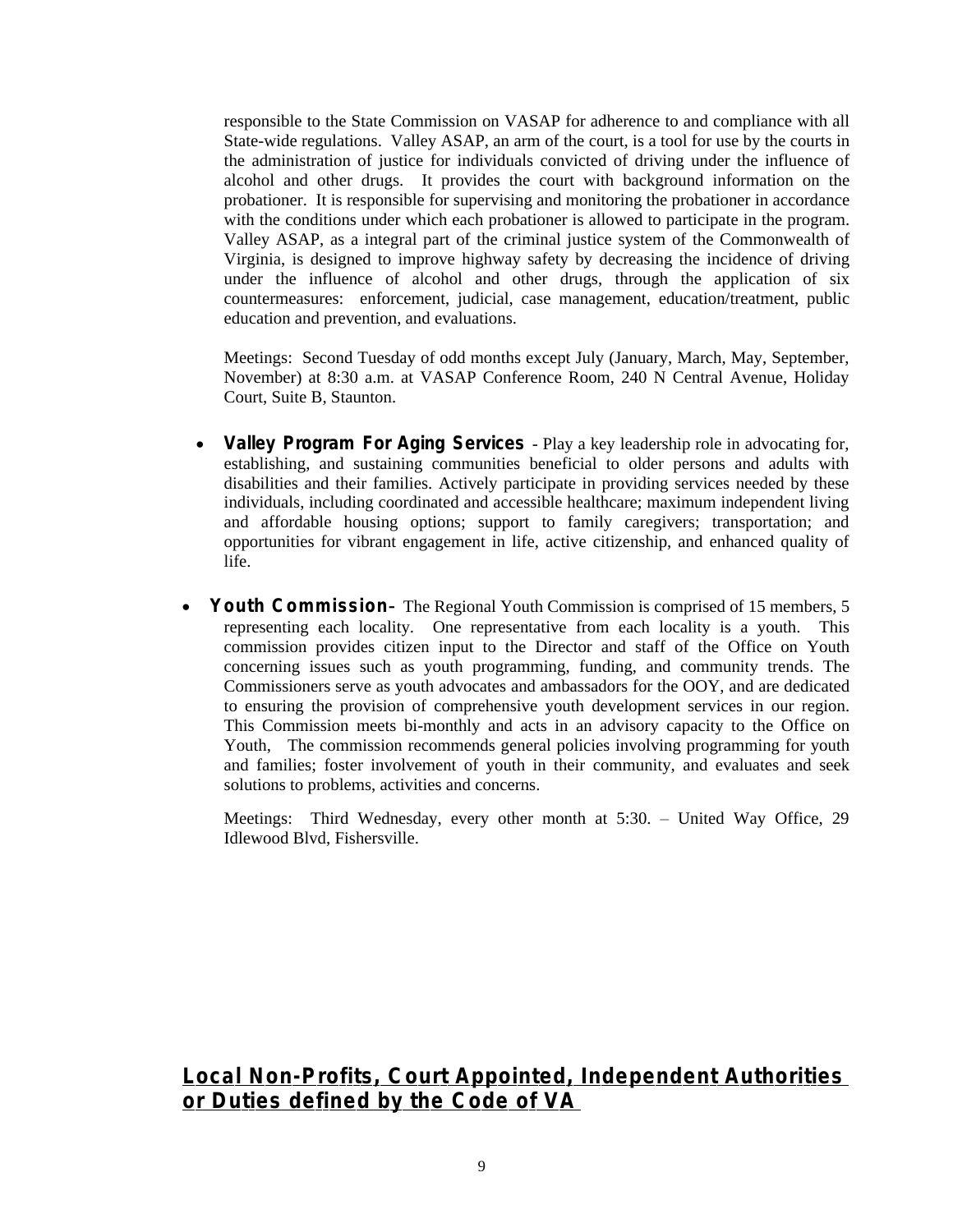- **Building Code Appeals, Board of (formerly Housing Board of Adjustments and Appeals)** – The purpose of the Board is to hear appeals from an aggrieved party regarding the design or construction of a building or structure or any decision of the Building Official concerning the application of the Uniform Statewide Building Code to such building or structure. Board members consider and determine the suitability of alternate materials, type and method of construction and to provide for a reasonable interpretation of the provisions of all construction codes. The Board shall follow the appeal procedures as established by the Uniform Statewide Building Code on all hearings and findings. Membership of the Board shall to the extent possible, represent different occupational or professional fields relating to the construction industry.
- **Economic Development Authority Board** The Waynesboro Economic Development Authority Board of Directors is a seven member board appointed by City Council and charged with promoting the economic wellbeing of the community. In addition to its legal authority to issue industrial development bonds, the EDA directs strategic planning initiatives, oversees economic development incentives, and leads outreach efforts to the business community. The EDA offers low interest loans to small and mid-sized businesses, administers tax incentives to retain and grow jobs and investment, revitalizes communities through redevelopment initiatives, and supports entrepreneurial development by providing access to training and mentoring programs. The economic development efforts of the City are designed to increase community prosperity. This prosperity allows the total economy to thrive through increased personal disposable income, greater capital investment in business, and an enhanced quality of life. This also provides revenues for local government to provide services and programs reflected by the desires of the community.

The EDA Board meets on the second Friday of each month at 8:00 a.m., 301 West Main Street, Waynesboro, VA.

- **Equalization, Board of** Local boards of equalization are made up of local citizen freeholders *appointed by the circuit court*. Sometimes referred to as a board of review, it is a quasi-judicial body with specific legal powers in the matter of equalizing the burden of real estate taxation but has no other legal authority. Chapter 32, Article 14 of Title 58.1, Code of Virginia, delineates the powers and responsibilities of local boards of equalization. A board of equalization must hear or receive complaints concerning objections in uniformity to the real estate assessment from any taxpayer or his agent; hear or receive all complaints concerning objections to the real estate assessment of any taxpayers from the City; notify property owners of any assessment change; correct any known duplication or omissions in the assessment roll; hear complaints concerning special assessment for agricultural, horticultural, forest and open space, land use assessment.
	- **Planning Commission** The Planning Commission was established as an advisory board to the Waynesboro City Council. The Commission directs the growth and development of the City by reviewing all zoning applications, subdivision plats, site development applications and plans for municipal improvement in order to promote the orderly development of the locality and its environs. The City Code enumerates the ways in which Planning Commissions shall function as the official body planning for the future growth and development of a locality, subject to the appeal by the City Council. Members shall have the powers, functions and duties provided for by the State Planning Law.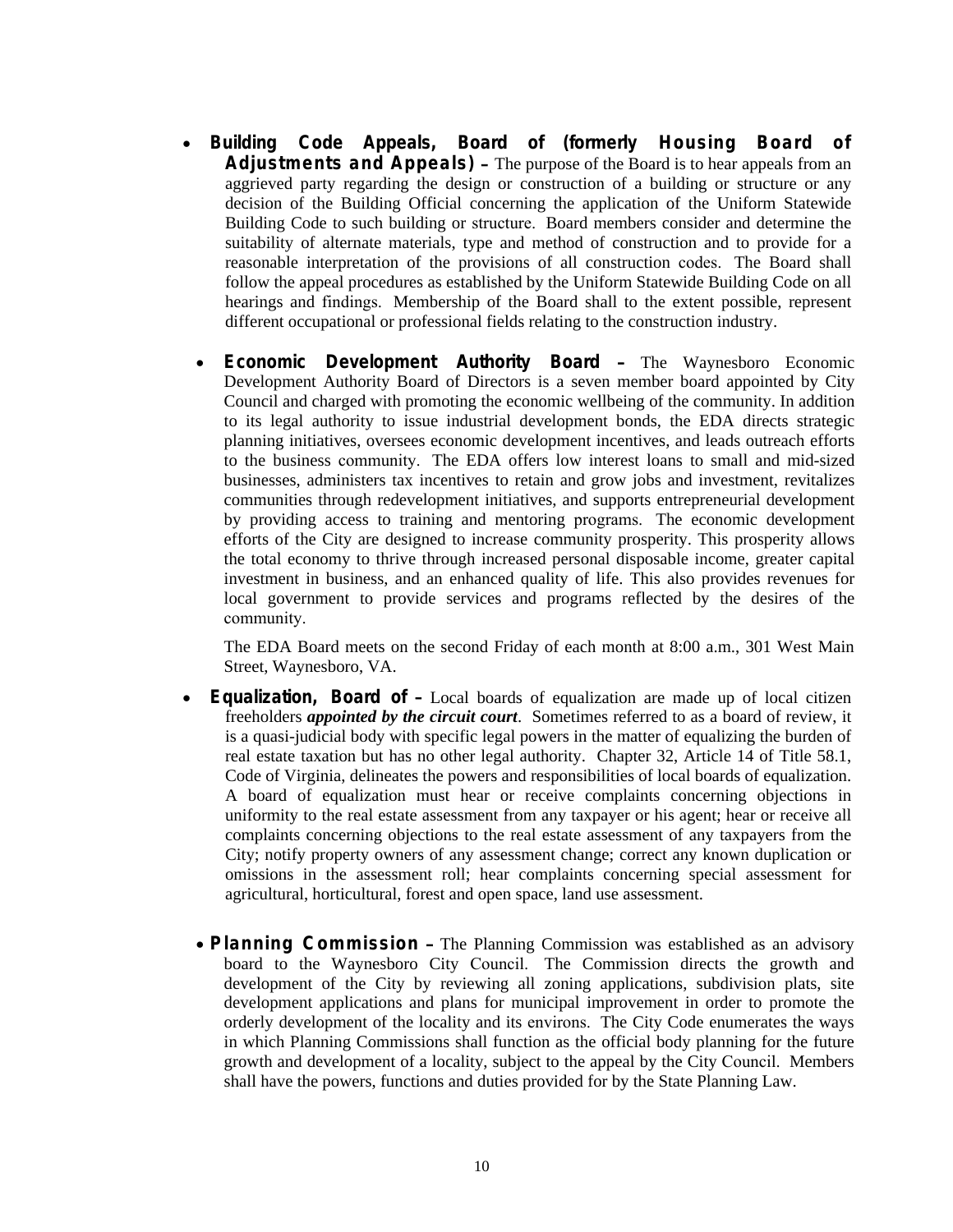This seven-member commission, appointed by the Mayor and City Council, works in conjunction with the City's Department of Planning and Code Administration.

The Planning Commission generally meets monthly, on the Tuesday following the third Monday of each month at 7:00 p.m. Additionally, they attend occasional joint public hearings and work sessions with the Mayor and City Council on Monday evenings, Council Chambers, Charles T. Yancey Municipal Bldg., 503 West Main Street, Waynesboro.

- **Redevelopment and Housing Authority** Private company categorized under City Government-Housing Programs and located in Waynesboro, VA providing housing and rehab assistance to residents in need. The United States Housing Act of 1937 created the Public Housing Program as a means to provide decent, safe, affordable housing for eligible low income families, the elderly and the disabled. The Waynesboro Redevelopment and Housing Authority opened its first public housing development of sixty-one (61) units in 1974. Since that time, the Authority's public housing inventory has grown to one hundred eighty-eight (188) units on seven (7) scattered sites throughout the City of Waynesboro. In addition, the Authority administers the Housing Choice Voucher Program, several housing rehabilitation programs, Resident Self-Sufficiency Programs and a Homeownership Program for low to moderate income families. Meetings - the first Tuesday of each month at 6:00 P.M. - RHA Office, 1700 New Hope Road, Waynesboro, VA
- **Zoning Appeals, Board of** *Appointed by Circuit Court.* Hear and decide appeals where it is alleged that there is error in any decision or determination made by an administrative official in the enforcement of the Zoning Ordinance. Hear and decide requests to place manufactured homes as second living units on properties for no longer than 0ne (1) year, on the basis of hardship. Authorize the operation of certain businesses as home occupations pursuant to the regulations stated by the City Council. Authorize upon appeal, in specific cases, variances from the terms of the Zoning Ordinance where, owing to special conditions, literal enforcement of the provisions of the Zoning Ordinance will result in an unnecessary hardship. Variances can be granted that uphold the spirit of the Zoning Ordinance when the Appeals Board finds:
	- a. There are extraordinary and exceptional conditions pertaining to the particular piece of property in question because of its size, shape, or topography;
	- b. The application of the Zoning Ordinance to this particular piece of property would create an unnecessary hardship;
	- c. Such conditions are peculiar to the property involved; and
	- d. Relief, if granted, would not cause substantial detriment to the public.

#### **City Council Directed :**

**Cultural Commission -** The Commission coordinates the promotion and support of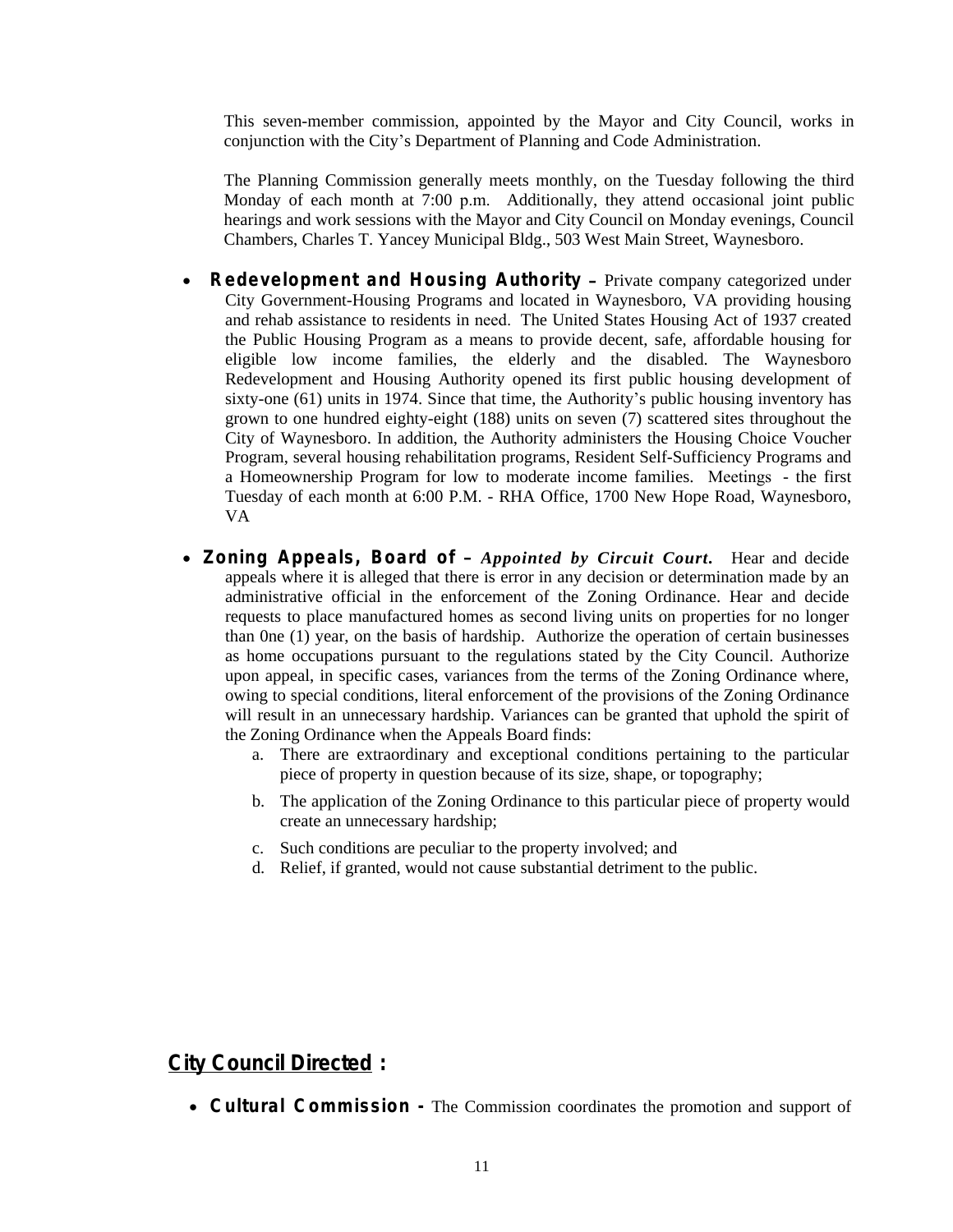existing cultural activities and events in the Waynesboro area, supports the development of new cultural organizations towards the enhancement of the quality of life, and promotes a cultural tourism effort in the Waynesboro area. The Commission acts in an advisory capacity to the City Council on matters relating to cultural activities, acts as an advisory board on behalf of the City with respect to grants and financial assistance to local organizations, assists and coordinates with planning similar activities by cultural organizations represented on the commission by nonvoting members, and seeks to cooperate with all agencies, public or private, in the promotion and education of the cultural activities of the city.

Meetings: Fourth Tuesday of each month at 7:30 P.M., Wayne Theatre Building, 533 West Main Street, Suite 1, Waynesboro.

- **Disability and Aging Board for Independence** DABI shall meet to assess and evaluate needs and resources relative to seniors and those with disabilities; to plan for and promote public sessions, forums, and surveys in coordination with other agencies, individuals, and/or entities which serve or support the well-being of these populations; and, to advocate for situations and issues which will enhance the independence and quality of life for the population which is represented by DABI's interests. DABI shall recommend to City Council and city manager, ways and means of providing and improving services to older adults and/or to those with disabilities; and, shall be responsible for initiating and supporting efforts to increase the visibility of the aforementioned residents in the community, including them in the life of the city and for recognizing their contributions to the community-at-large.
	- **Stormwater and Flood Control Commission** Members consider all matters affecting the City and report to the Council thereon and to recommend the institution of works and projects. Where the Council has referred a project or work of improvement, the Commission will study, report, and recommend action to the Council concerning those works or projects within 90 days. The Stormwater and Flood Control Commission will annually recommend to the Council a budget for capital improvements and for expenses of operation and maintenance within the City.

Meetings: 941 Fir St. Public Works Administration.

 **Historical Commission -** The Historical Commission is charged with preserving and protecting the history of the City of Waynesboro. The Historical Commission's mission is to locate, collect, and preserve historical facts and important information about the community, and educate and encourage personal and community responsibility for preserving its past and fostering an understanding and appreciation of the City's history.

Meetings: Third Tuesday of each month  $-6:30$  p.m.  $-$  Conference Room of the Waynesboro Public Library., Waynesboro, Virginia, Waynesboro.

 **Library Board of Trustees** – Oversee the operation of the Waynesboro Public Library and to conduct its business in accordance with approved city personnel and budgeting practices and in coordination with the city manager. The Board shall have authority to appoint committees from its own membership and any citizen of the city.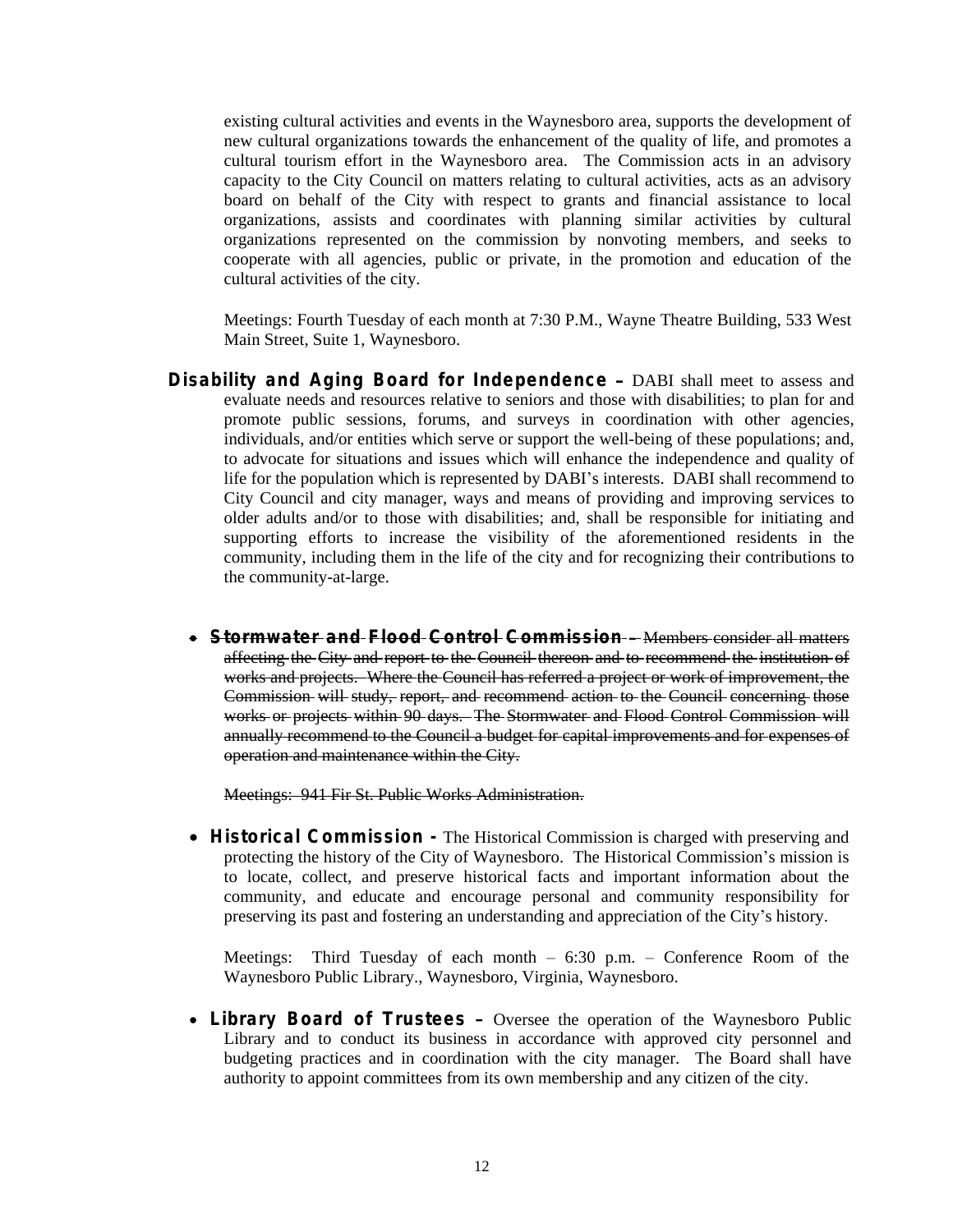Meetings: Third Tuesday of each month except July and December – 4:00 p.m. - Waynesboro Public Library, main floor conference room, 600 S. Wayne Ave., Waynesboro.

 **Parks and Recreation Commission** – An advisory body appointed to advise Council as to the park and recreational needs of the City. The Commission also provides advisory direction to the Parks and Recreation Department staff on related topics including the annual budget, general recreational programming and relationships with other private and public organizations, and park development and re-development issues.

Meetings: Held on the third Thursday of each month at 6:00 p.m. Department of Parks and Recreation, 413 Port Republic Road, Waynesboro, VA.

 **Transportation Safety Commission –** The mission of the Waynesboro Transportation Safety Commission is to consider pedestrian, vehicular and bicycle transportation issues as they relate to the safety and enjoyment of the citizens of Waynesboro and to consider development-related transportation issues as they affect the level of service of the larger arterial system. This Commission meets on an average of four (4) times per year to recommend to the City Council and/or the Police Chief and Public Works Director various means for improving traffic safety and circulation. The Committee routinely makes recommendations on such things as placement of stop signs, limits on parking, speed limits, etc.

Meetings: Third Monday of January, April, July and October at 5:15 p.m. in the Public Works Administration Building, 941 Fir Street, Waynesboro. Interim meetings held as needed.

### **City of Waynesboro**

#### **Introduction**

**Purpose for Boards and Commissions**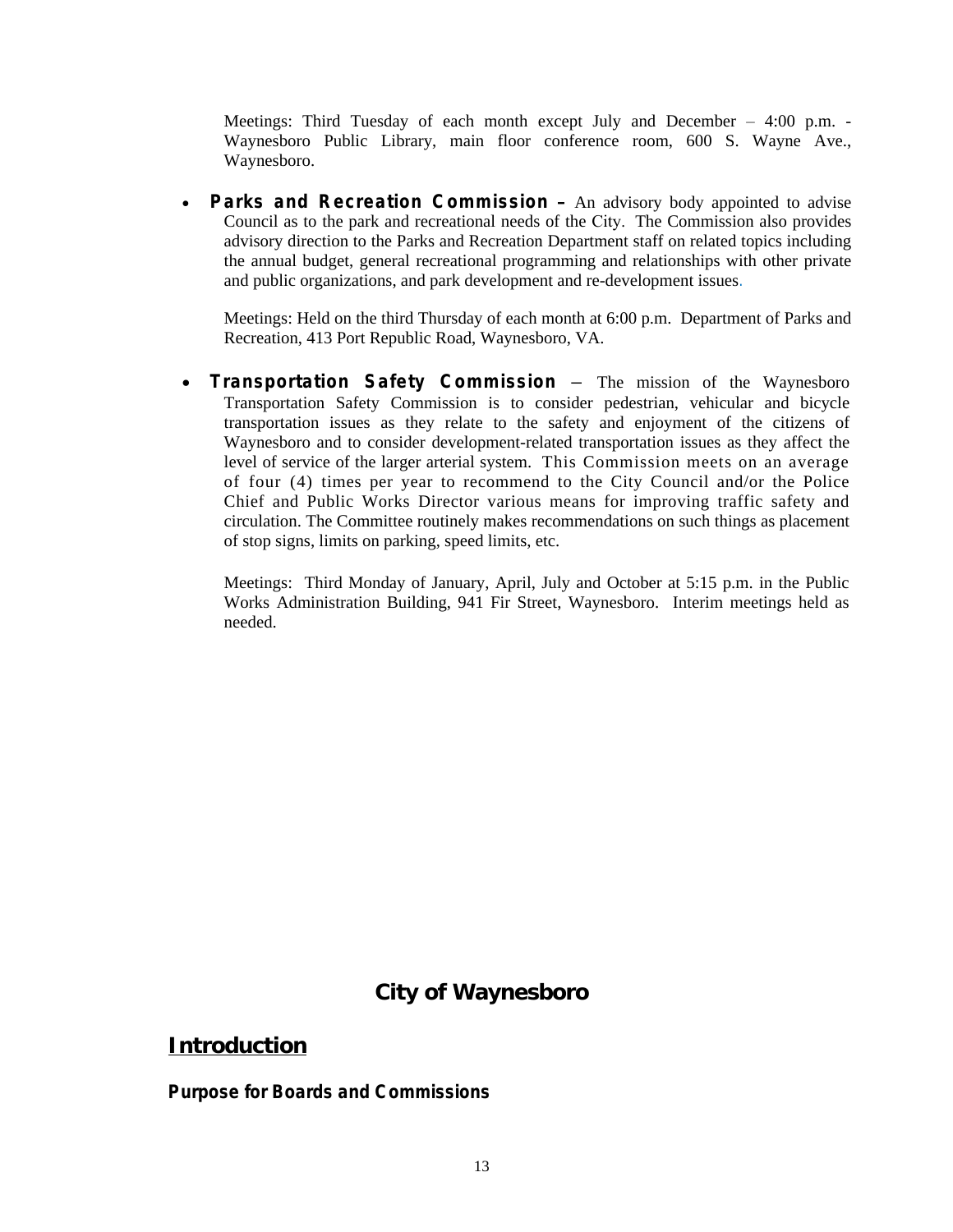Boards and Commissions play an important role in City government by assisting and advising the City Council in formulating and implementing policy. Boards and Commissions also develop recommendations and present supporting information to the City Council. Certain Boards and Commissions have the authority to make final decisions; some decisions may be appealed to the City Council.

Boards and commissions are established by ordinance, while committees and task forces are usually established by a motion or resolution to address particular projects or specific areas of concern. Task forces generally are given a defined period of time to accomplish their tasks.

#### **How Appointments Are Made**

Any registered voter City resident interested in serving on an advisory body is invited to submit an application or a letter of interest to the City Clerk. When a vacancy occurs, it is publicized on local government channel and on the City's website, www.waynesboro.va.us. However, applications and/or letters from persons interested in serving on the particular body are always accepted. Qualifying applications and letters are forwarded to the City Council for consideration.

Upon appointment, all new members are notified by mail of their appointment. Members of the Economic Development Board, Board of Zoning Appeals, and the Planning Commission and select boards and commissions are required by the Secretary of the Commonwealth to declare personal financial information and must annually file a Statement of Economic Interest with the City Clerk's office. The City Clerk provides the necessary forms, which remain on file for five (5) years.

#### **Guidelines for Appointments**

**Term Limitations.** Notwithstanding any other provision of the Waynesboro City Code, no member of any City board, commission, committee or similar agency for which Council has appointive authority, and whose terms of membership are not prescribed by State Statue or Act of Assembly, shall serve for more than two (2) consecutive terms. However, persons appointed to fill less than one-half of the term of a vacancy may serve two (2) additional consecutive terms.

#### **Eligibility Requi rements/Qualifications**

Unless otherwise specified, applicants are required to be residents and/or qualified voters of the City of Waynesboro. Upon appointment, all new members are sworn in by the City Clerk, the Deputy City Clerk, or the Clerk of the Court.

#### **Authorizing Documents**

The City Council approves the formation, composition, and responsibilities of all Boards and Commissions. Some Boards and Commissions, such as the Planning Commission, have responsibilities under State law. All Boards and Commissions operate under Council auspices and are responsible to the Council for compliance with the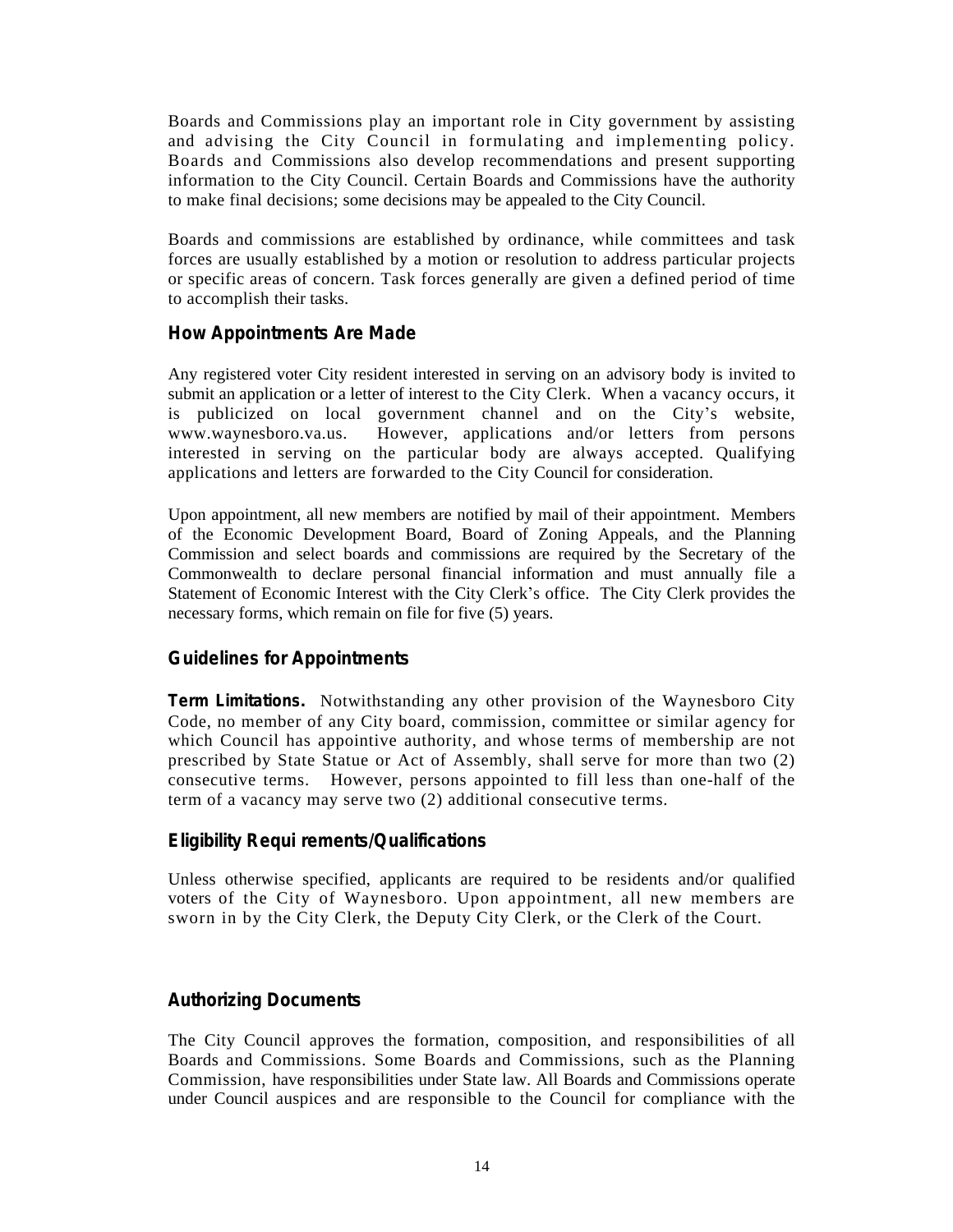Municipal Code, and the Code of Virginia.

#### **Bylaws**

Some Boards and Commission operations, procedures, and duties are established in adopted bylaws.

#### **Membership Rost er**

A complete listing of all City of Waynesboro Boards and Commissions, along with the meeting days, times, and locations, is available in the City Clerk's Office and on the City's website, www.waynesboro.va.us. Membership rosters are available in the City Clerk's Department, and are public record. Please notify advisory body staff and the Clerk's Office promptly of any changes in your address or other contact information.

#### **Meeting Announcement, Times, Dates**

City Boards and Commissions meet on a regular basis and are open to the public. The calling of a special meeting, or the cancellation of any regular meeting, must be coordinated between the Chair and staff, and shall be subject to legal notice under the Code of Virginia. Advisory body members must also be notified in advance of the canceling or scheduling of any meetings.

It is a violation of FOIA for any public body to conduct a regular meeting without providing the required notice of the date, time and location on the website, in a prominent place at which notices are regularly posted, and at the Clerk's or the chief administrator's office at least 3 working days before the meeting. However, if the meeting is a special or emergency meeting, the notice need only be "reasonable under the circumstances"; e.g., as soon as the meeting is set even if it is only a few hours if it is an emergency meeting or 1 day if it is a special meeting and that was the soonest the notice could be posted. If a meeting is held in violation of FOIA and someone objects to an action taken, the action is void.

#### **Attendance**

Attendance at all regular and special called meetings is desired, with the understanding that certain events will occur that prevent perfect attendance. However, in order for the proper functioning of the City's Boards and Commissions, it is necessary for each member to be in attendance as much as possible. Attendance is also necessary to demonstrate the member's continued commitment to Board or Commission. Therefore, should an appointed member of a City Board or Commission be absent from four consecutive meetings, or whose attendance is less than 50% of the regular meetings over any 12 month period, Council may remove the appointed member and appoint a new member to fill the remaining term of the removed member.

## **Meetings**

#### **Preparation for Meetings**

• Be prepared. Thoroughly review the agenda packet, including agenda reports, and any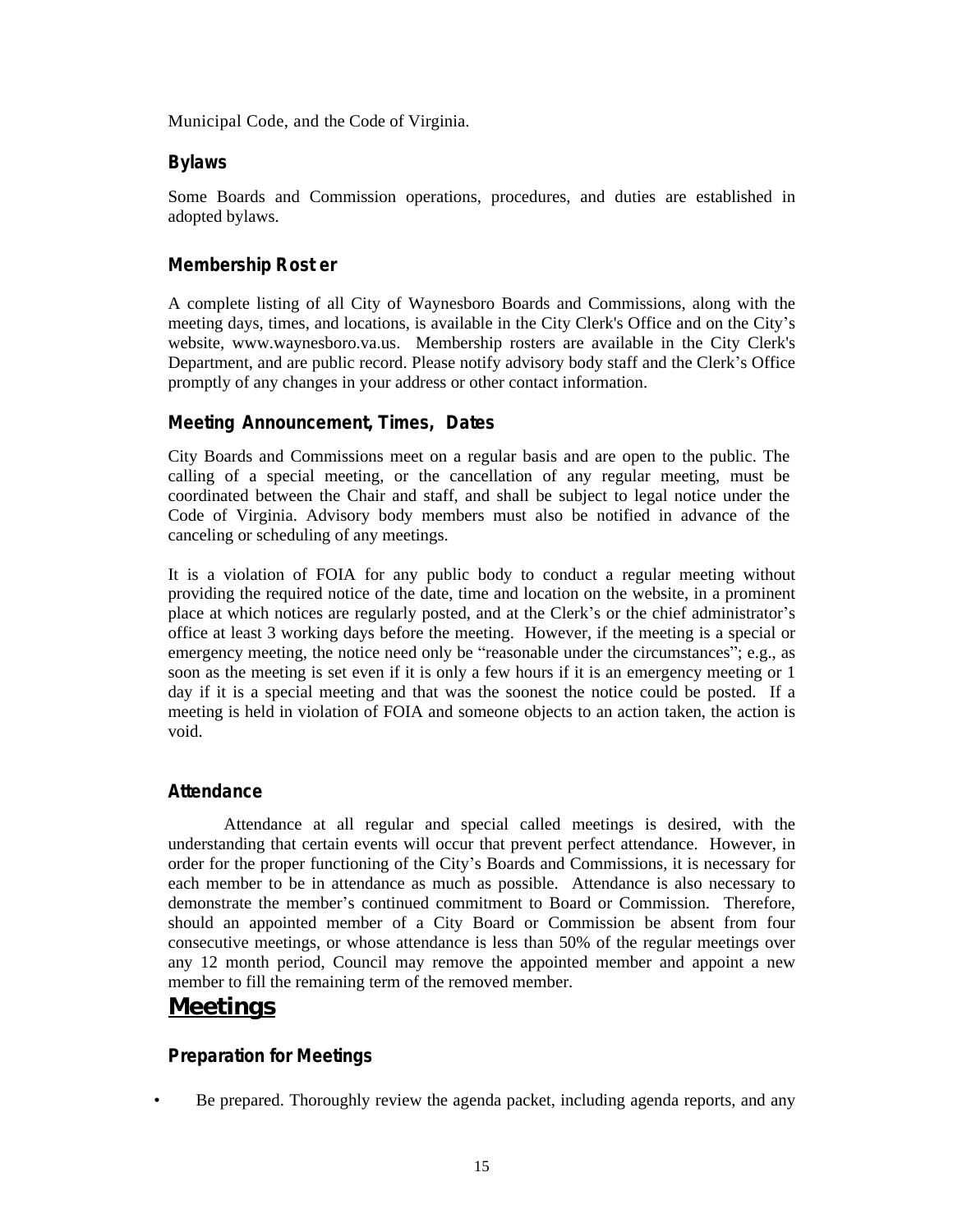other materials before the meeting. The issues that come before Boards and Commissions are important to the community as a whole and demand your consistent attention. In agreeing to serve on a Board or Commission, you make a commitment to put in the time required to prepare fully for each meeting.

- Understand what action you are being called on to take regarding each particular agenda item.
- If you have questions regarding the agenda or agenda report, contact the Chair or your staff liaison before the meeting to clarify questions or request further information.
	- Know the responsibilities of your Board or Commission, as well as the limitations of your individual authority. As a member of a Board or Commission you will be asked to provide recommendations to the City Council about specific issues. Keep in mind that your appointment does not empower you to supervise City staff.
	- Keep an open mind. An objective, balanced, and receptive approach will help you assess the facets of a given issue, and evaluate new ideas. When receiving written and oral public testimony it will be necessary to discern between fact and opinion, as well as between those concerns which are relevant and those which are secondary to the issue at hand. Keeping an open mind will make it easier for you to understand all sides of an issue before you make a judgment or take a position.

Strive to appreciate differences in approach and point of view. Diversity of ideas sustains a thoughtful dialogue and a vibrant community. Likewise, take care to articulate your own ideas: remember that your individual voice is a critical part of the whole dialogue. Again, furthering common goals takes cooperation, flexibility, and a broad-based view of the public interest.

If you are unsure about something during the meeting, ask for clarification. On behalf of the public, your understanding of issues is important.

#### **Rules of Debate**

Every Board and Commission member shall confine comments to the question under debate, avoiding all indecorous language and references to personalities and abiding by the following rules of civil debate. A member, once recognized, shall not be interrupted except according to rules of parliamentary procedure (e.g., for a point of order, parliamentary inquiry, question of privilege, or appeal of Chair's procedural ruling).

Public meetings will proceed smoothly if all participants keep the following tenets in mind:

- (1) We may disagree, but we will be respectful of one another.
- (2) All comments will be directed to the issue at hand.
- (3) Personal attacks should be avoided.

#### **Decorum in Meetin gs**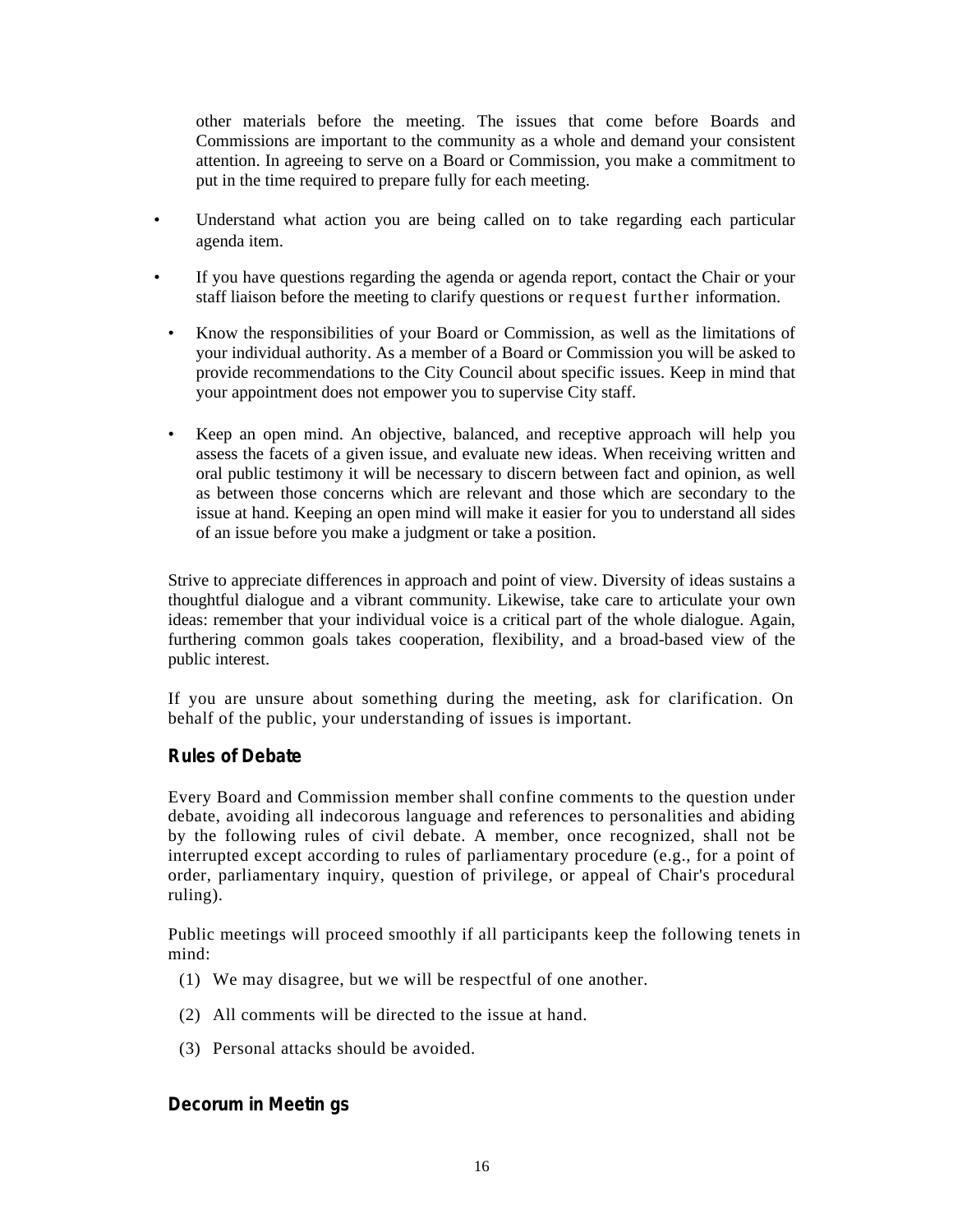- Start meetings on time. Keep the agenda in mind in order to give each item the appropriate time.
- Announce at the start of a meeting if the order of agenda items is to be rearranged for convenience, for response to those attending only for certain items, or for better pacing of the agenda.
- Let the Chair run the meeting.
- Be fair, impartial, and respectful of the public, staff, and each other. Give your full attention when others speak.
- Learn to trust your own good judgment on decisions.
- Remember that people may be attending a meeting for the first time, and may be unfamiliar with your procedures. In your discussion, either avoid or explain technical terms or verbal shorthand.
- Listen to audience concerns. Don't engage in side conversations or otherwise be distracted during public testimony. The opportunity for public testimony is central to the strength of democracy, and is therefore encouraged. Active listening, however, does not mean engaging the public in debate. Your response is appropriately saved for after the public testimony is closed.
	- Close the public testimony before you begin serious deliberation on an issue.
	- Sometimes questions can most effectively focus discussion and direct decision-making. For example,

For staff.

- What is the history behind this item? What are the benefits and drawbacks?
- What other alternatives did you consider? What do you think about this item?
- What have you heard from the residents? What would it take for you to support this? • What are your concerns?
- What specific, constructive, alternatives can you recommend?

For yourself.

- What are we trying to accomplish?
- What are the long-range interests of the community?

• Often you must balance multiple views, neither favoring nor ignoring one individual or group over another. Your obligation is to represent a broadbased view of the community's long-range interests.

•Remember that your Board or Commission exists to take action.

• Endeavor to end meetings at a reasonable hour. Short breaks may be helpful during long meetings. Extending the meeting beyond an appointed hour may be subjected to a vote when that hour nears.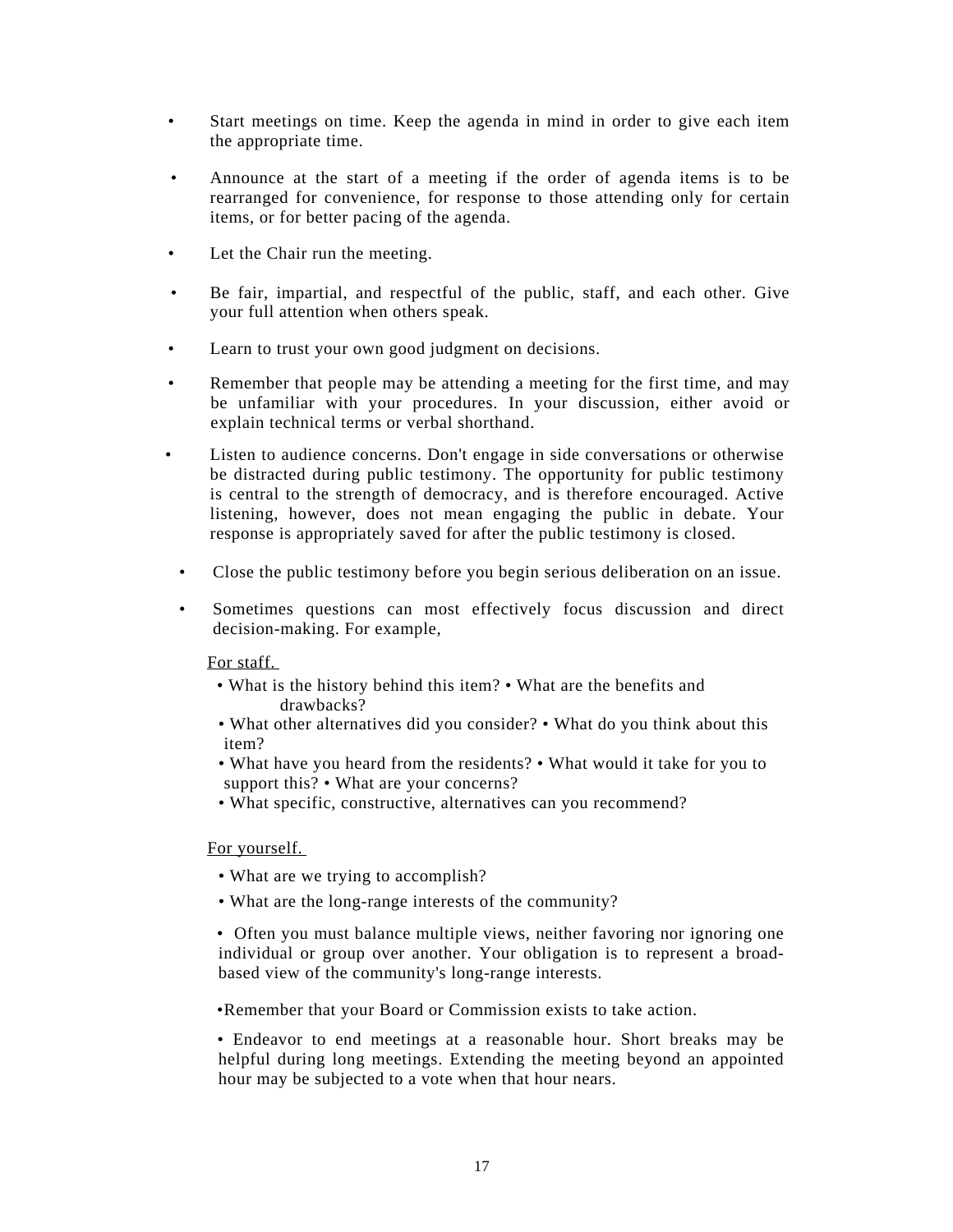#### **Role of Chair**

The Chair shall preserve order and decorum at all meetings, announce the Board or Commission decisions, and decide questions of order. The Chair is responsible for ensuring the effectiveness of the group process. A good Chair balances moving the discussion forward with involving all of the Board or Commission members and allowing for adequate public participation. In the absence of the Chair, the Vice Chair shall act as presiding officer.

#### **Responsibilities of Chair**

- Ensure that the public understands the nature of the issue being discussed (for example, reason for discussion, process to be followed, opportunities for public input, timeline for decision).
- Keep discussion focused on the issue at hand.
- Solicit opinions from Board or Commission members. Encourage evaluation of new, tentative, or incomplete ideas. Discourage overly dominant Board or Commission members from having disproportionate control over the discussion.
- Protect Board or Commission members, staff, and the public from personal attacks.
- For major items, delay analysis and action until the full range of alternatives is on the table.
- Attempt to reach decisions expeditiously on action items. At those times when action would be premature, guide discussion toward a timeline or framework for responsible action.

#### **Preparing Motions**

Boards and Commission meetings usually are conducted according to parliamentary procedure. The Chair directs the meeting, and his/her rulings must be followed unless they are overruled by the body.

When a member wishes to propose an action on a particular item on the posted agenda for the Boards and Commissions to consider, the member makes a motion. A motion goes through the following steps:

- 1. The member asks to be recognized by the Chair.
- 2. After being recognized the member makes the motion: "I move that we..."
- 3. Another member seconds the motion: "I second the motion. "
- 4. The Chair restates the motion and asks for discussion on the motion.
- 5. When the Chair determines that there has been enough discussion, the debate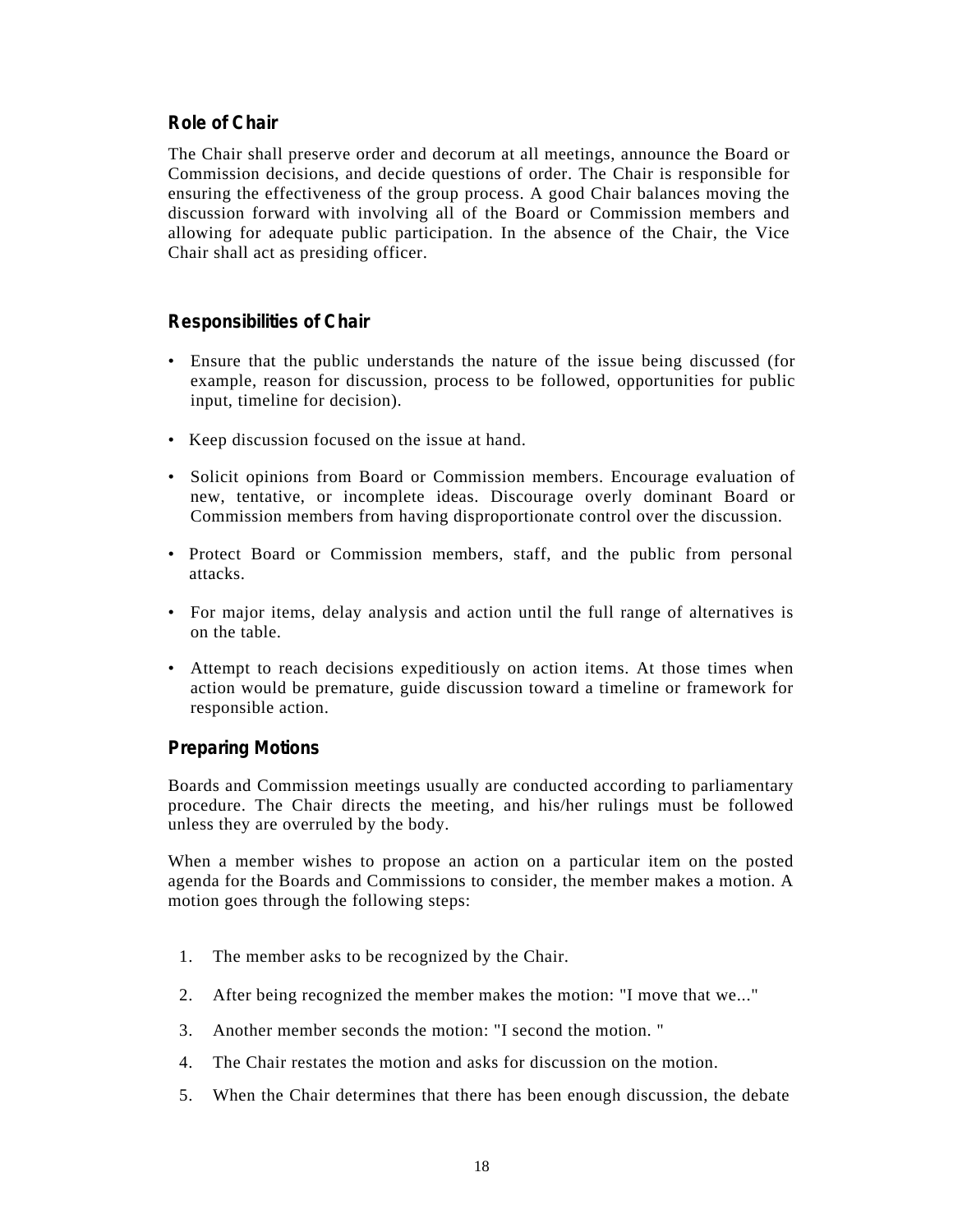may be closed with: "Is there any further discussion?" or a member may state, "I call the question."

- 6. If no one asks for permission to speak, the Chair then puts the question to a vote: "All those in favor say aye. All those opposed say nay. "The Chair should restate the motion prior to the vote to ensure the motion is clearly understood by all. Any member may request a roll call vote on a motion.
- 7. After the vote, the Chair announces the decision: "The motion carries unanimously," "The motion carries four to three (list individually if requested)," or "The motion has failed."

Properly phrasing a motion can be difficult and corrections may be necessary before it is acted upon. Until the Chair states the motion, the member making the motion may rephrase or withdraw it. Only motions that are voted on will appear in the minutes.

Members may wish to write out difficult motions.

It is best to avoid including more than one proposal in the same motion. This is especially important when Boards and Commissions members are likely to disagree.

Any member may ask the chair to divide a motion. If others do not object, the chair may proceed to treat each proposal as a separate motion.

## **Boards and Commissions Role and Relationships**

#### **Council**—**Boards and Commission Relationship**

The primary purpose of all Boards and Commissions is to provide judicious advice to the City Council, the elected policy-making body of the City. The Boards and Commission's role can include hearing public testimony on the Council's behalf, building community consensus for proposals or projects, reviewing written material, facilitating study of critical issues, guiding the implementation of new or regulating established programs, assessing the alternatives regarding issues of community concern, and ultimately forwarding recommendations to the Council for consideration. There are times when the Boards or Commission recommendation will not be sustained or will be modified by the City Council. It is important to recognize this not as a rejection of the integrity of the recommendation, but as an inevitable part of the process of community decision-making.

Throughout this process, the form and formality of the relationship between Boards and Commission members and Council members will vary. Some Boards and Commissions members will have regular contact with individual Council members, while others may serve solely in the group context. This relationship will depend on your Boards and Commissions as much as on you and the Council. For example, there are times when the Chair may address the Council formally on behalf of the Boards and Commissions, and other times when a Boards and Commissions member may meet with a Council member individually. At all times it is important to aim for clarity and mutual respect for the different responsibilities and roles.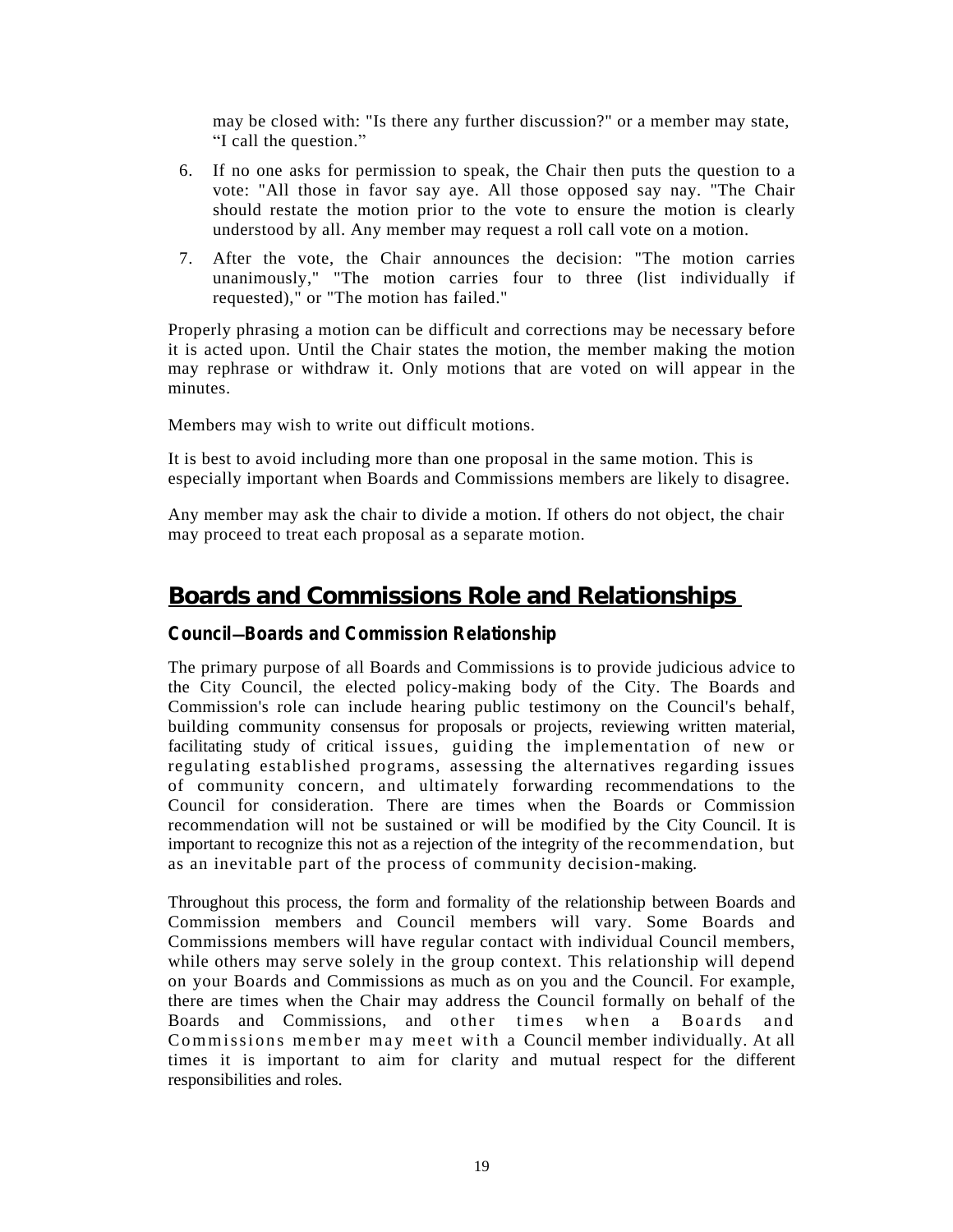#### **Staff**—**Boards and Commission Relationship**

Both Boards and Commissions and staff are motivated by the shared goal of furthering the City's best interests. Yet while the goal is shared, there are times when the approach and responsibility toward implementing the goal are significantly different. Some things that one body can do, the other cannot. Sometimes staff may wish to accomplish a specific goal, but due to the constraints of their employment, they may not readily be able to advance their ideas. Likewise, the Boards and Commissions recognize their obligations to fulfill larger objectives that staff, in their demanding workloads, may sometimes overlook. Because the distinctions in responsibility are not always explicit, cultivating a balanced understanding of your role is essential. The interaction need never be adversarial, but rather can promote respect for different perspectives, and an appreciation for each other's strengths.

#### **Staff Responsibilities**

Important staff responsibilities include:

- Being informed about the latest developments in their field.
- Providing background and expressing views to the Boards and Commissions on important issues.
- Providing administrative support, including agenda preparation and taking of minutes at meetings.
- Maintaining a professional position on all topics.
- Assisting the Boards and Commissions to stay on track and focused.
- Interpreting City Council, City department, and relevant state, federal, and international actions and policies.
- Making sure the intent of the Board or Commission is not lost after a decision.
- Developing a rapport with the Chair and Board and/or Commission members.
- Alerting Board or Commission members of possible detrimental actions.
- Presenting Board or Commission recommendations to the City Council.

In the event that the recommendation of staff and the recommendation of the Board or Commission differ regarding a given issue, both recommendations should be presented to the City Council. Staff will consult with the Boards and Commissions on how to handle presentation of the alternatives to the Council. The format may vary. For example, both staff and the Boards and Commissions can each present a report. Or, staff can present both alternatives, with the Boards and Commissions Chair or chosen member delegate present to answer Council's questions. When there is a significant minority opinion, it can also be brought to the attention of the Council, either as a separate report, or as testimony from a Boards and Commissions member. Regardless of the approach chosen, every effort should be made by staff to include the approved Boards and Commissions minutes of the relevant meeting(s) as part of the Council agenda report.

Additionally, the agenda report shall include a section called analysis, which may include partially or wholly, the pros, cons, and foreseeable consequences of the recommendation $(s)$ , if any. In the event that staff and the Boards and Commissions disagree, an analysis of both recommendations shall be included.

Regardless of the approach chosen, every effort should be made by staff to include the approved Boards and Commissions minutes of the relevant meeting(s) as part of the Council agenda report.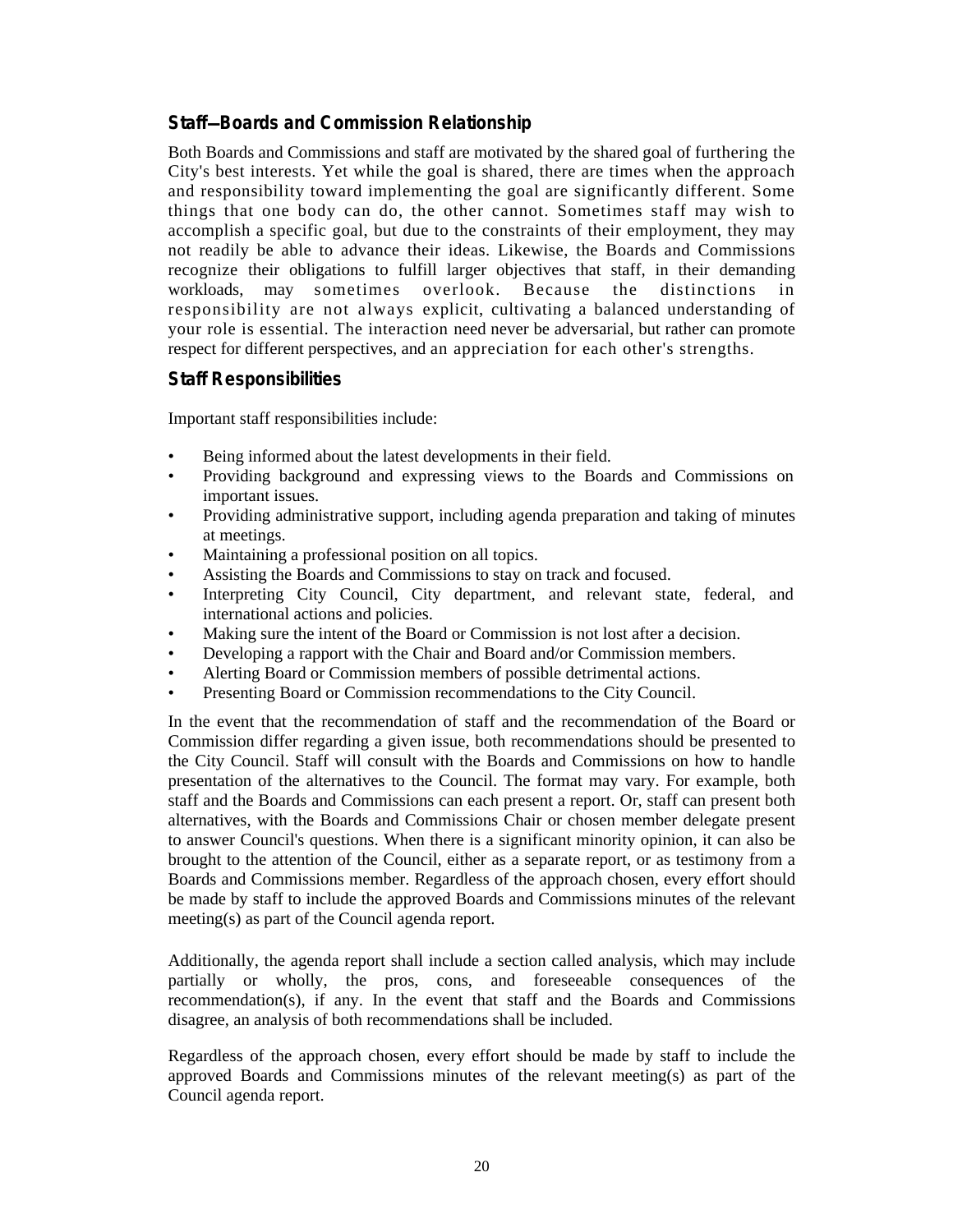#### **City Clerk**

The City Clerk's Office accepts and maintains applications, processes appointments, updates membership rosters, bylaws, and informational booklets. The City Clerk is the filing officer for Statements of Economic Interests, and any other required filings as identified by the City Council and by the State.

## **Legal Matters**

The City Manager is a resource for understanding compliance with the Code of Virginia, for agenda legality issues, meeting process questions, and conflict of interest determinations.

#### **Public Meetings**

City of Waynesboro Boards and Commissions are subject to State law governing open meetings and records. The general intent is that Boards and Commissions act openly and that their records be open to the public. Exemptions may exist and each body should orient new members on what, if any, exemptions exist for their meetings and records.

Two types of meetings exist: regular meetings and special meetings. Regular meetings are held at the time and place specified in the bylaws or are meetings which have been "adjourned to" and are referred to as adjourned regular meetings. Special meetings may be held at a different time or place to discuss issues that cannot be accommodated on regular meeting agendas but must still comply with notice requirements. Boards and Commissions staff is responsible for identifying the type of meeting and posting all notices, including the agenda and notice of adjournment.

#### **Regular Meetings**

The Code of Virginia requires each legislative body to set the time for regular meetings by ordinance, resolution, bylaws, or whatever specifies the conduct of that body's business. Traditionally, this has been the bylaws of the legislative bodies. City Council approves all changes in bylaws, including the change of scheduled meeting dates and times. A "meeting" is considered to take place any time that a quorum of the Boards and Commissions gathers to discuss that body's business; the Code of Virginia prohibits a quorum from meeting privately. To this end, the Code of Virginia specifically prohibits "any use of direct communication, personal intermediaries or technological devices.., employed by a majority of the members of the legislative body to develop a collective concurrence as to action to be taken on an item by the members of the legislative body." Hence the prohibition extends not only to personal contacts of the Boards and Commissions members among themselves outside the public meeting context, but also prohibits meetings whereby information is exchanged among a quorum of Boards and Commissions members whether or not simultaneously in one another's presence.

#### **E-mail Communication Between Members**

Because e-mail communications can ultimately lead to the exchange of information intended to, or which may, create collective concurrence among a quorum of